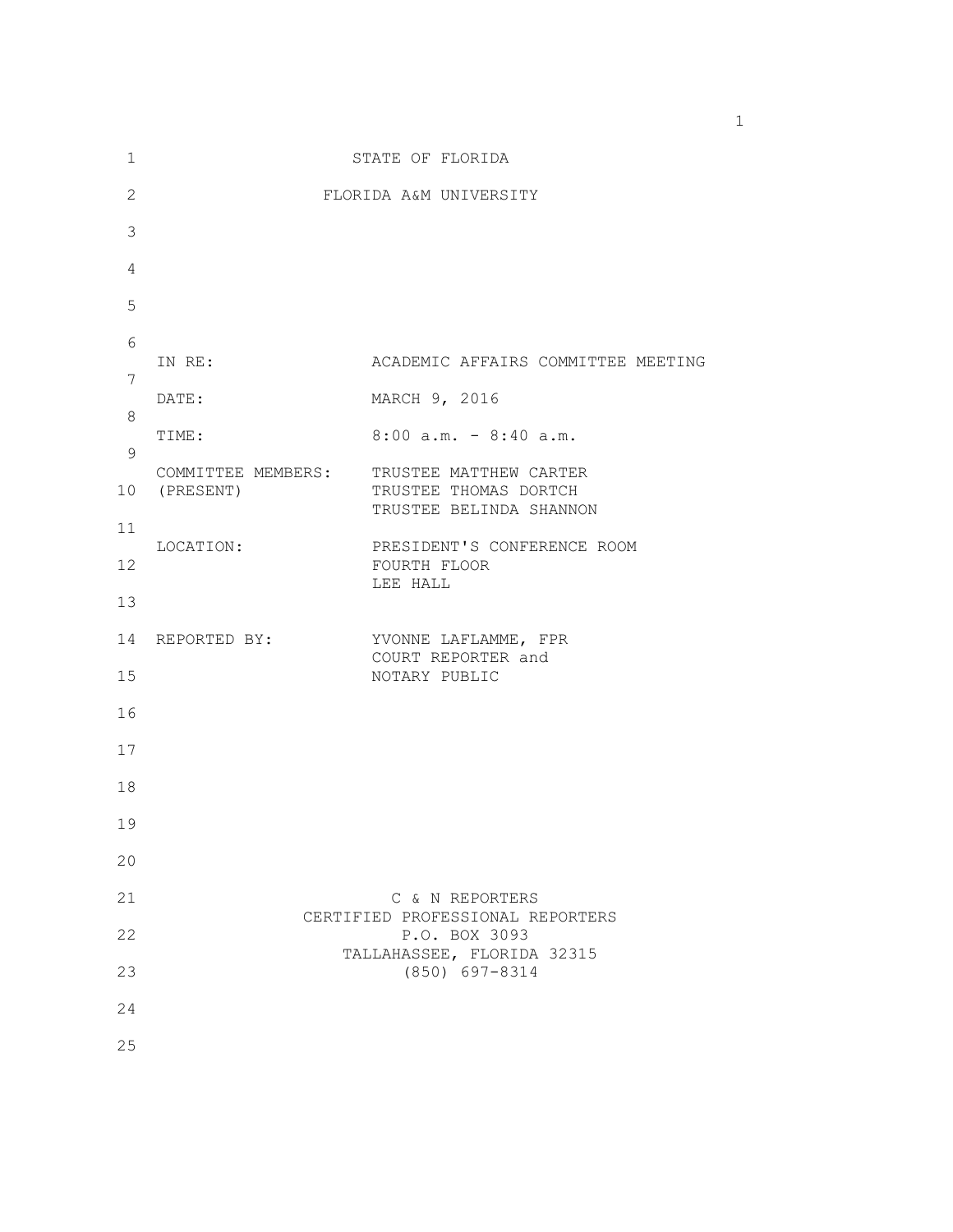1 \*\*\*\*\*\*\*\*\*\*\*\*\*\*\*\*\*\*\*\*\*\*\*\*\*\*\*\*\*\*\*\*\*\*\*\*\*\*\*\*\*\*\*\*\*\*\*\*\* 2 PROVOST DAVID: Good morning. This is Provost 3 David. Valerie Singleton is traveling with the gospel 4 choir on spring break. Oanda Okusanya from my office 5 is here, and I'll ask her to call the roll. 6 MS. OKUSANYA: Good morning. 7 Trustee Carter? 8 TRUSTEE CARTER: Present. 9 MS. OKUSANYA: Trustee Dortch? 10 TRUSTEE DORTCH: Trustee Graham? 11 Trustee Lawrence? 12 Trustee Shannon? 13 TRUSTEE SHANNON: Here. 14 MS. OKUSANYA: Trustee Carter, you have a quorum. 15 TRUSTEE CARTER: Okay, great. 16 So there's only one action item today, and thank 17 you all for -- 18 TRUSTEE SHANNON: Good morning. 19 TRUSTEE CARTER: -- adjusting your calendars, and 20 this is something we really have to get taken care of 21 prior to tomorrow. 22 There's one action item on the agenda and it's 23 the accountability report. 24 I would recognize Provost David. 25 PROVOST DAVID: Good morning, and thank you

 $\sim$  2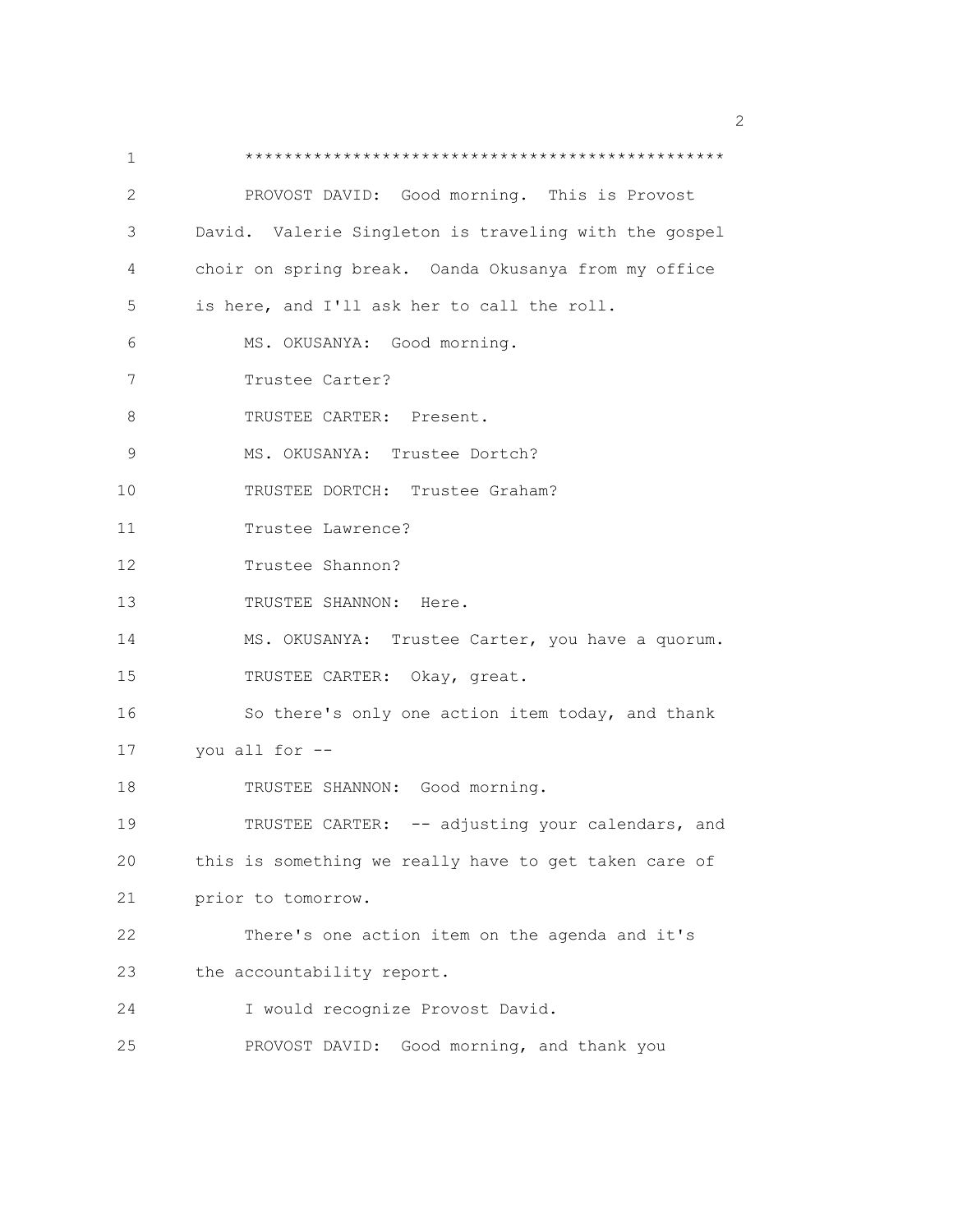1 Chairman Carter. As you and I discussed, I have 2 prepared a presentation which was uploaded, I believe, 3 two days ago to the website, and I'll just go through 4 that. It's an introduction of the accountability 5 report, so hopefully you will have all of your 6 questions answered and be able to support it.

7 I'm going to move to the first slide of the 8 presentation and this gives you a little bit of 9 background about the accountability report. There's a 10 Board of Governors regulation that requires a system 11 to develop plans for moving the institutions and the 12 system forward, and so each institution is therefore 13 asked to create an accountability report. It includes 14 a narrative section, dashboard data. The dashboard 15 data includes enrollment, the degree programs offered, 16 Carnegie classification, productivity, efficiency, 17 degrees awarded, and programs of strategic emphasis, 18 research and commercialization, funding resources and 19 post-graduation metric.

20 Then, what the institution does is it -- sorry, 21 the Board of Governors does -- is it takes all of the 22 reports, once they have been approved by the Board of 23 Trustees and approved by the Board of Governors, and 24 it creates its own accountability report. It has kind 25 of a system-wide snapshot of the effectiveness of the

 $\sim$  3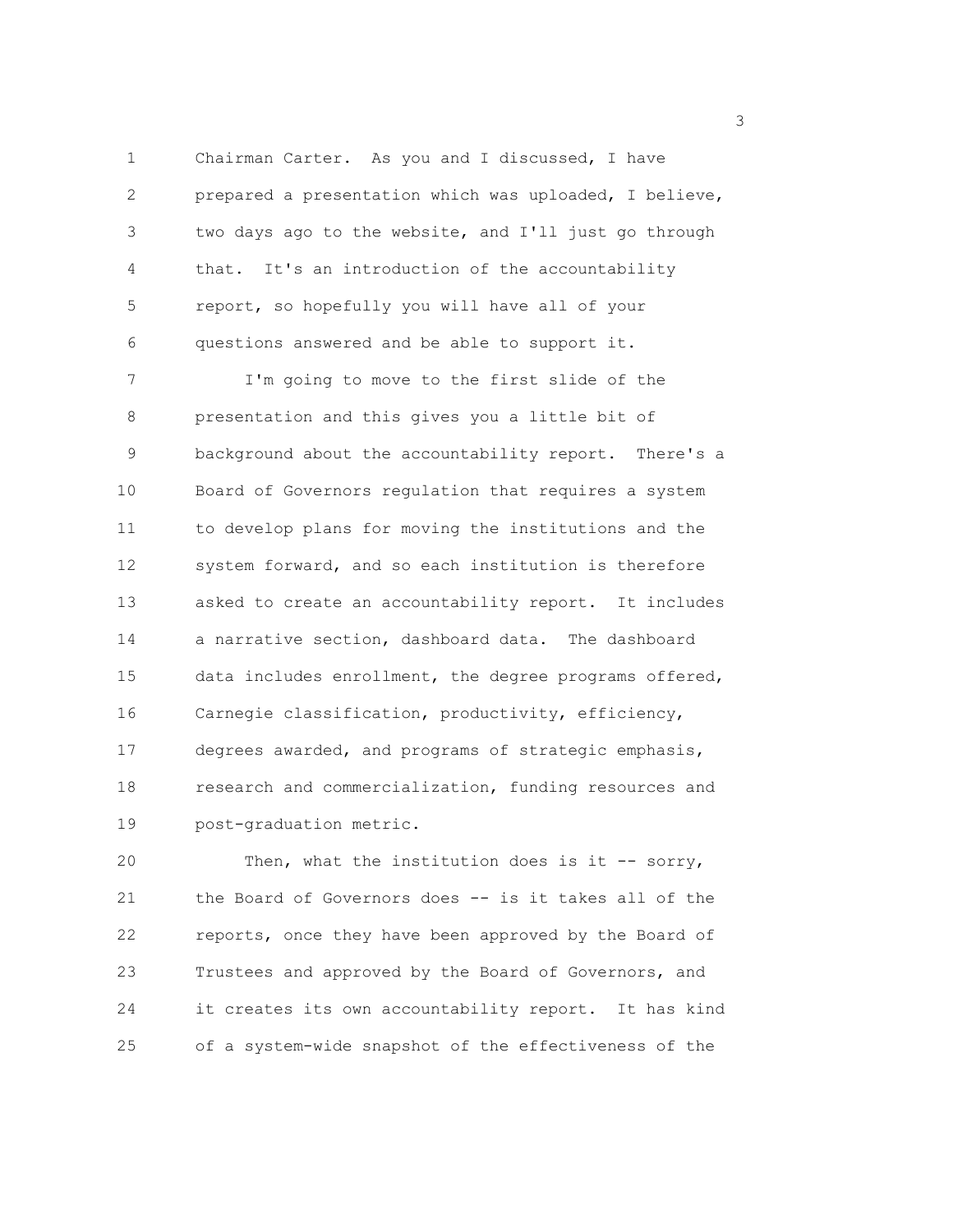1 universities.

| $\overline{2}$ | Going to the second slide, the accountability         |
|----------------|-------------------------------------------------------|
| 3              | report is a little hard to follow; I appreciate that  |
| 4              | since I first saw one last year. Some of the data,    |
| 5              | it's outcomes data -- some of the data will be        |
| 6              | reported about students who graduated from 2013/2014  |
| 7              | academic year; some will be about restaurants who     |
| 8              | graduated in the 2014/2015 academic year, and some of |
| 9              | it will be about students enrolled in 2014.           |
| 10             | So it's a little complicated, and sometimes when      |
| 11             | you look at the numbers I'll be able to give you more |
| 12             | current information about where we are now based on   |
| 13             | data that we're collecting in the more current year   |
| 14             | just because we're there's lagging data that's        |
| 15             | reported in this report.                              |
| 16             | Moving to the next slide. As I mentioned, this        |
| 17             | is a collaborative process so it's going to be based  |
| 18             | on data that the universities collect and report.     |
| 19             | It's based on the data that the State University      |
| 20             | System Board of Governors collects and reports, and   |
| 21             | it's also based on computations that are provided by  |
| 22             | the state universities and were verified -- sorry --  |
| 23             | provided by the SUS BOG and verified by the           |
| 24             | universities.                                         |
| 25             | So, we are at the stage where we have done our        |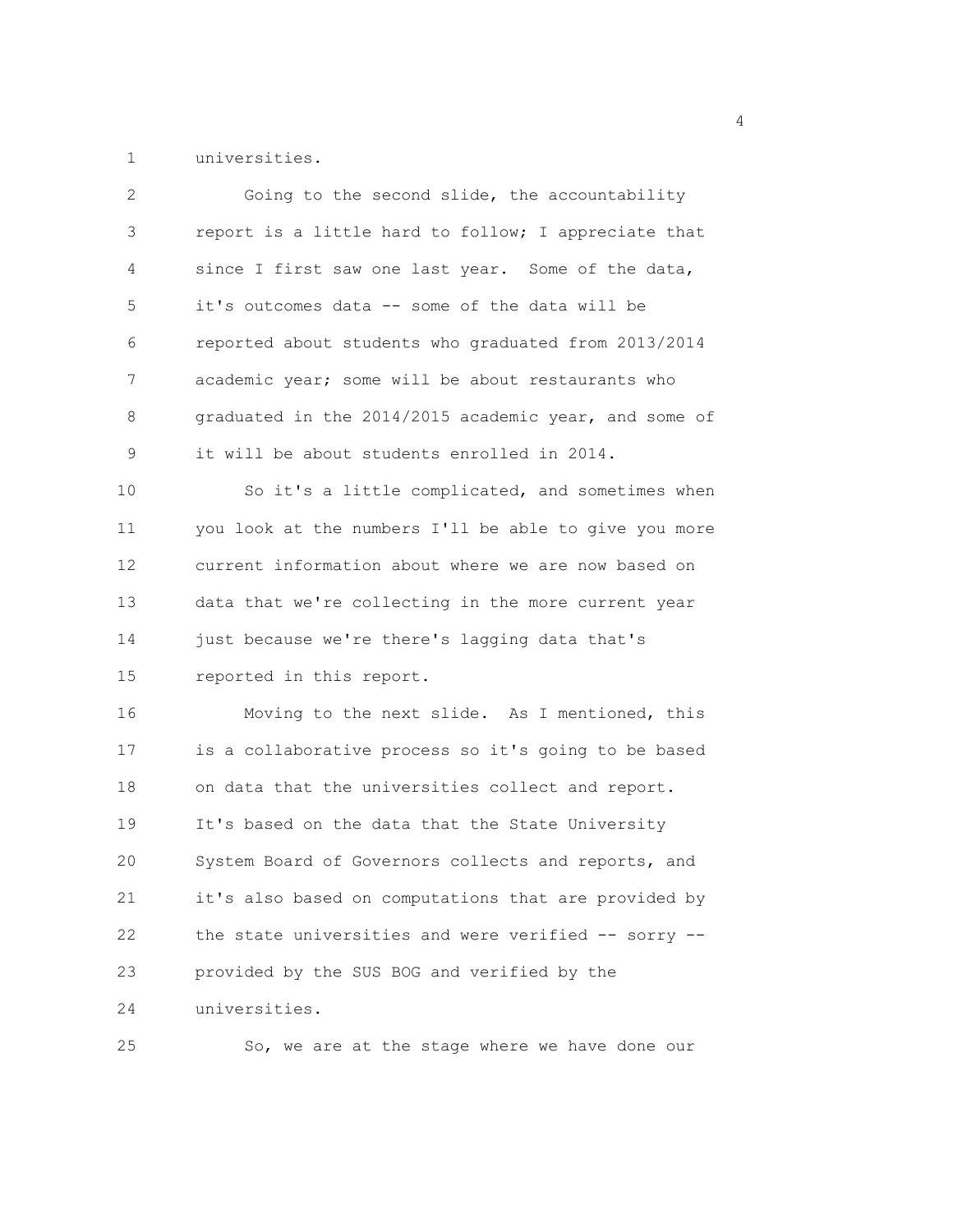1 computations, submitted our numbers to the Board of 2 Governors, they have verified them, so it's kind of a 3 mutually verifiable situation here. And now, after 4 it's been approved by the Board of Trustees, we will 5 tell the Board of Governors that our accountability 6 report is final.

7 Moving to the next slide. There are a few things 8 if you have seen an accountability report before that 9 have changed from last year. The scale was originally 10 a 50 point scale with a 26 minimum required score. 11 Let me stop and emphasize, as I always do, that FAMU 12 has never failed to meet the minimum score. We have 13 always met the minimum score, and we have never been a 14 failing institution requiring intervention from the 15 Board pursuant to the performance metric policy.

16 They changed the scale from a 50 point scale with 17 26 as a minimum, to 100 point scale with a 52 minimum. 18 There are new ranges for improvement scores and 19 excellence scores because of the change in shift to 20 the hundred point scale. And then, in addition, the 21 Board of Governors recently approved a new minimum 22 salary component as part of metric one.

23 I'll talk a little more about this when I get to 24 metric one, but that's not going to go into effect 25 until next year.

<u>5</u> September 2005 and 2006 and 2007 and 2007 and 2008 and 2007 and 2008 and 2008 and 2008 and 2008 and 2008 and 2008 and 2008 and 2008 and 2008 and 2008 and 2008 and 2008 and 2008 and 2008 and 2008 and 2008 and 2008 and 2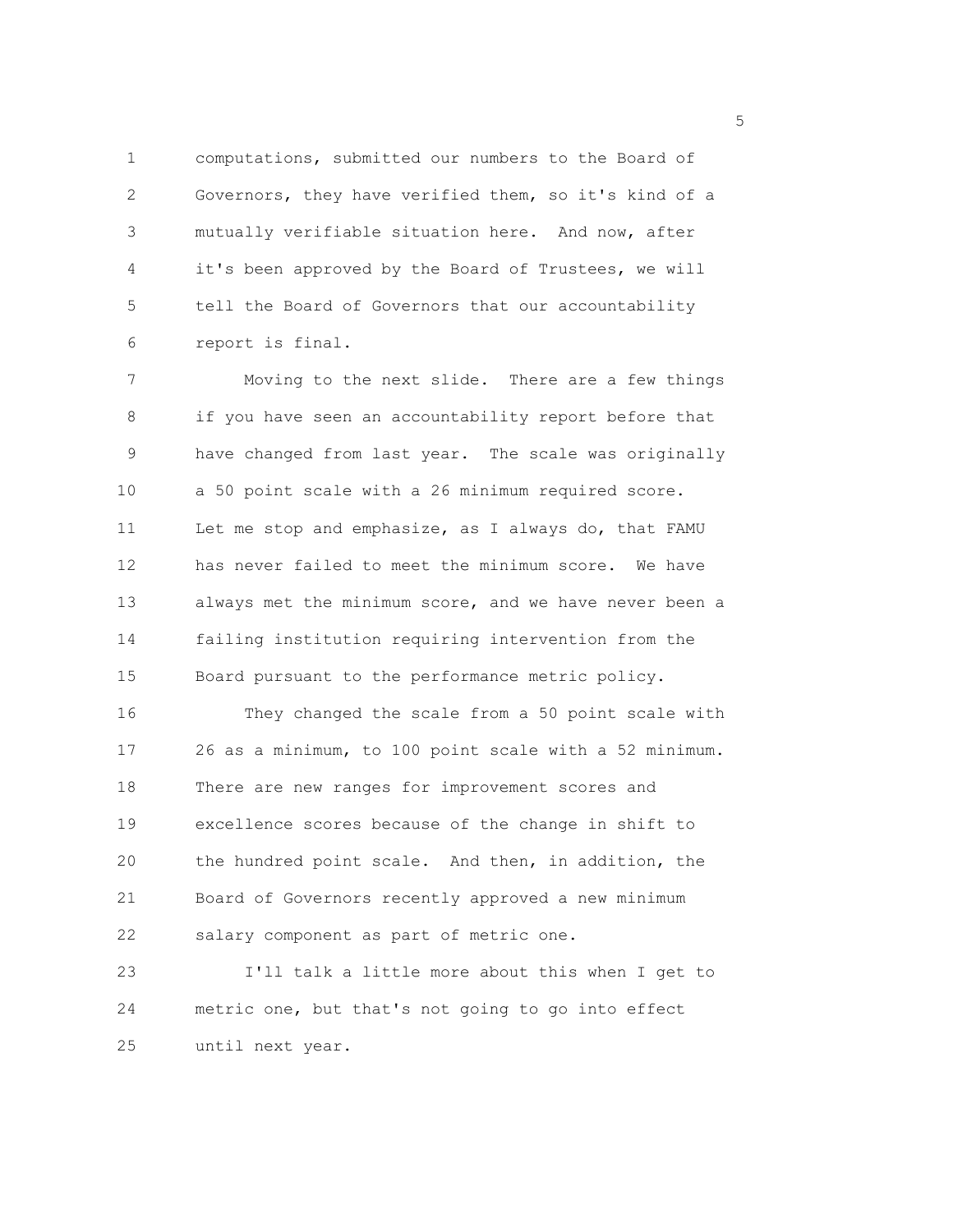1 Moving to the next slide. Just to give you some 2 highlights of the narrative portion of our 3 accountability report. We highlighted student 4 achievements, including national recognitions that our 5 students received from allied health and journalism 6 and one of the significant scientific achievements for 7 our agriculture students, which she cloned a gene, 8 which is really cool.

9 Faculty achievements including contracts and 10 grants, national recognitions and honors. I will note 11 that our contracts and grants activity continues to be 12 very strong and improving all the time. And then 13 institution recognitions, including listings on 14 several national rankings for our programs including 15 nursing, schools and the university itself.

16 Moving to the next slide. There are also reports 17 in our accountability report of student success 18 initiative, so here's where we update the board on 19 many of the activities that we are undertaking, 20 including I'll note successfully promoting STEAM 21 education. You notice I'll call it STEAM, because we 22 always want to keep the "A" in agriculture in there. 23 Improving financial literacy. We have reduced 24 our loan default rates as noted in the accountability 25 report, and we actually recently received a report

<u>6</u> and the contract of the contract of the contract of the contract of the contract of the contract of the contract of the contract of the contract of the contract of the contract of the contract of the contract of the co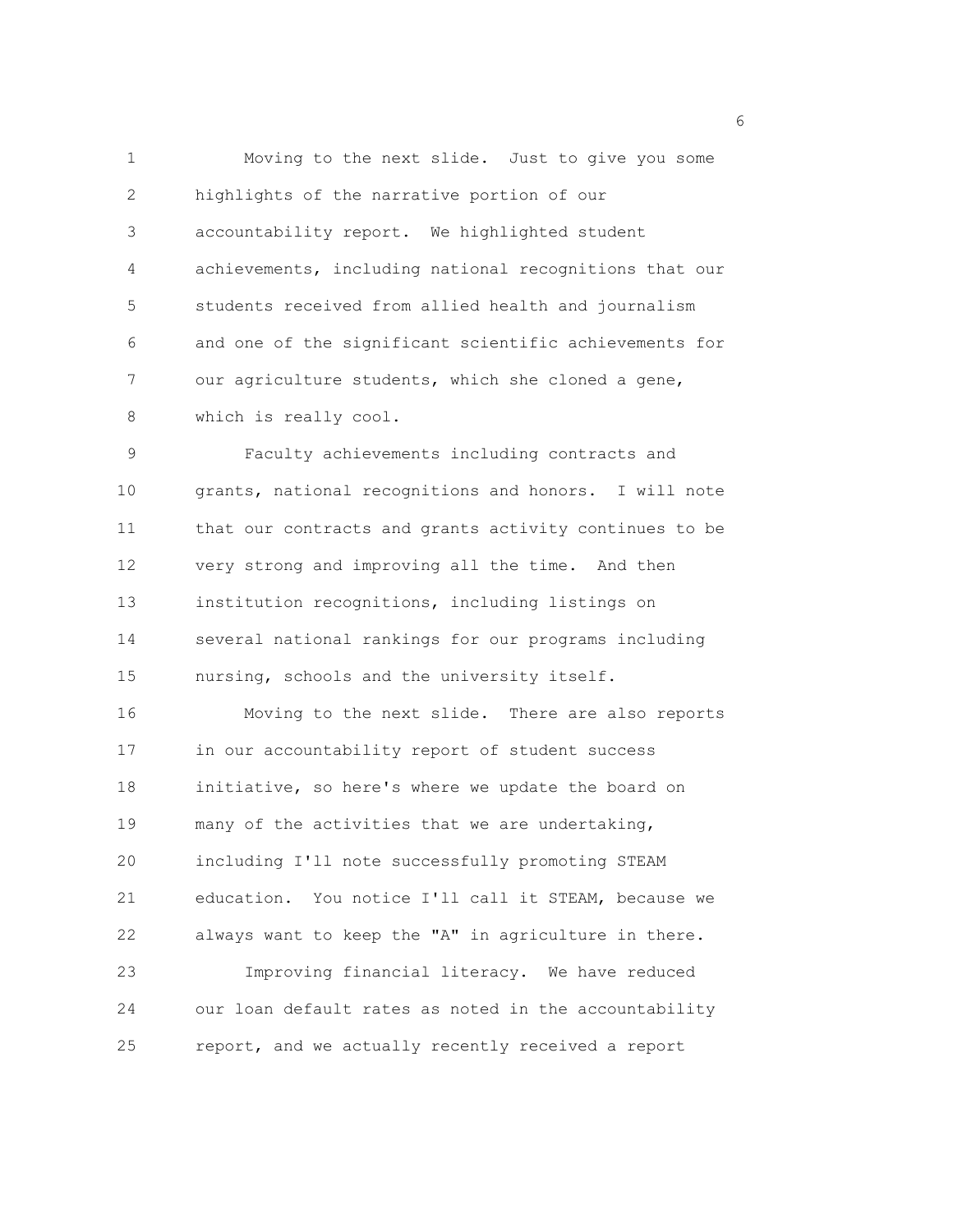1 that our loan has continued to decline. That's again 2 lagging data, so we have the most recent numbers and 3 we're continuing to move that loan default rate down.

4 And launching our Living Learning initiatives and 5 other initiatives to promote student success, it also 6 reports on student recruitment initiatives. Most 7 importantly, I think from the Board's questions last 8 year, we are continuing to add to our collection of 9 articulation agreements with community colleges and 10 strengthening the ones that we had.

11 Research and innovation initiatives, as well as 12 community service initiatives and most notably I would 13 say our public health program is really very active 14 out there in the community, as well as many other 15 programs, including social work and of course our 16 College of Education students.

17 Moving to the next slide. Here's where we start 18 to get into the numbers. So I've tried to break up 19 the report into little snippets and putting together 20 some of the metric that are most represented, and then 21 for each slide what I have done is I've taken the 22 information from last year's report for the State 23 University System to try and give you a sense of the 24 scale of the numbers, so these are not current 25 numbers. I have no idea who has the highest or the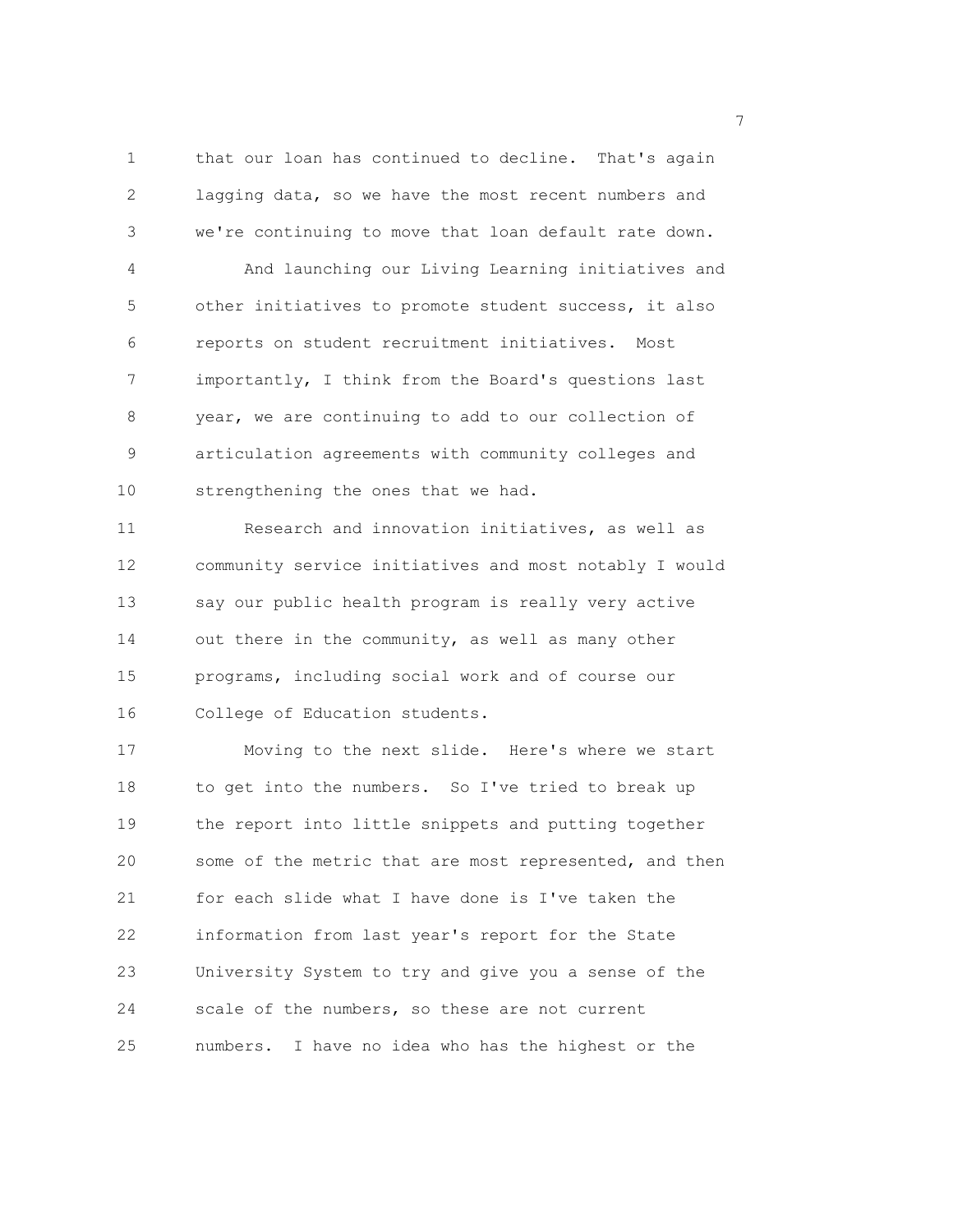1 lowest numbers for the accountability reports this 2 year, but based on last year's number, this gives you 3 a little bit of a sense what the range is and what the 4 goals are for the institution.

5 Just to remind you how all of this works. There 6 are 10 metrics for each institution. Well, there are 7 10 performance metrics. There's about a million 8 metrics for each institution, but there are ten 9 performance metric for each institution. Eight of 10 them are commonly common. There's one that's 11 different, for one of the institutions that doesn't 12 have a graduate program, for example. And then there 13 are two metrics. One is chosen which the Board of 14 Governors. It is the Board of Governors' choice 15 metric. And one is chosen by each institution, by 16 their Board of Trustees; it's the Board of Trustees' 17 choice metric.

18 There are two ways to get points. One is for 19 improvement, so it looks at the score you had the 20 prior year and any improvement and you get points for 21 percentage improvements. Because the scale has 22 changed, they've changed the improvement point scale 23 so that instead of getting -- last year it was you get 24 a .4 percentage improvement, and now it's you get a 25 half of a .4 percentage for improvement so that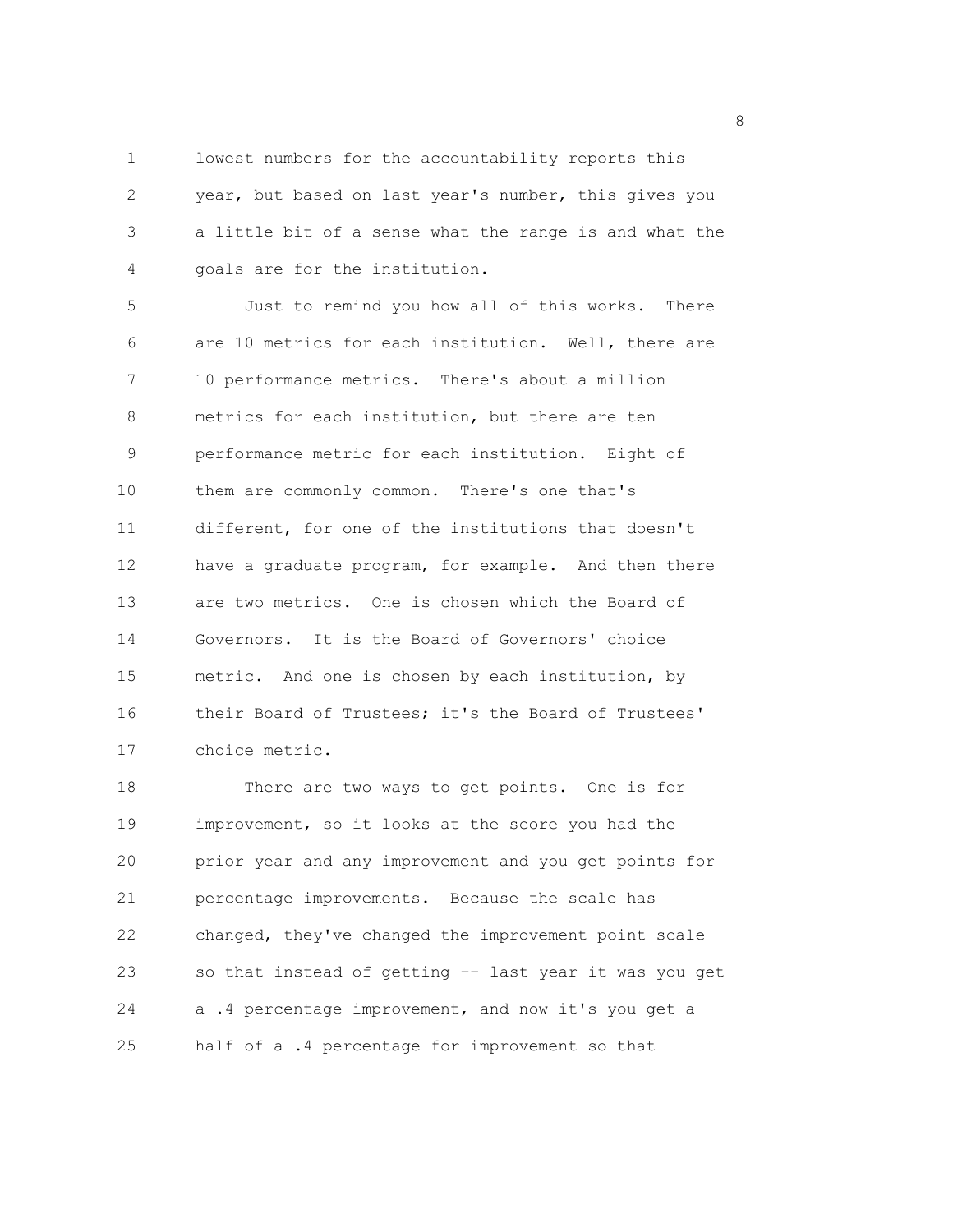1 managers to keep the scale similar when you double it 2 from five to ten improvement points.

3 Then there's also excellence points, and so how 4 you get excellence points is if the Board of Governors 5 have identified ranges of what they consider to be 6 excellence performance and within that range certain 7 scores are assigned for achievement.

8 The performance funding score is based on the 9 total, the highest of the excellence points or 10 improvement points. I'm not reporting our score here 11 because we haven't had our score kind of finally 12 accepted yet by the Board of Governors, but I'll try 13 and indicate where I think we're going to get either 14 excellence points or improvement points.

15 So, the metric one is the one that is changing 16 next year. This is the percent of students who have 17 graduated, and you'll notice this is one, which is a 18 lagging indicator because it's the percent of students 19 who are employed full-time or continuing their 20 education one year after graduation.

21 So this is not looking at our most recent 22 students; this is looking at the students who 23 graduated a year before our kind of current graduating 24 class. It is changing the system next year and it's 25 not going to be just whether you have graduated and

en de la provincia de la provincia de la provincia de la provincia de la provincia de la provincia de la provi<br>1900 : la provincia de la provincia de la provincia de la provincia de la provincia de la provincia de la prov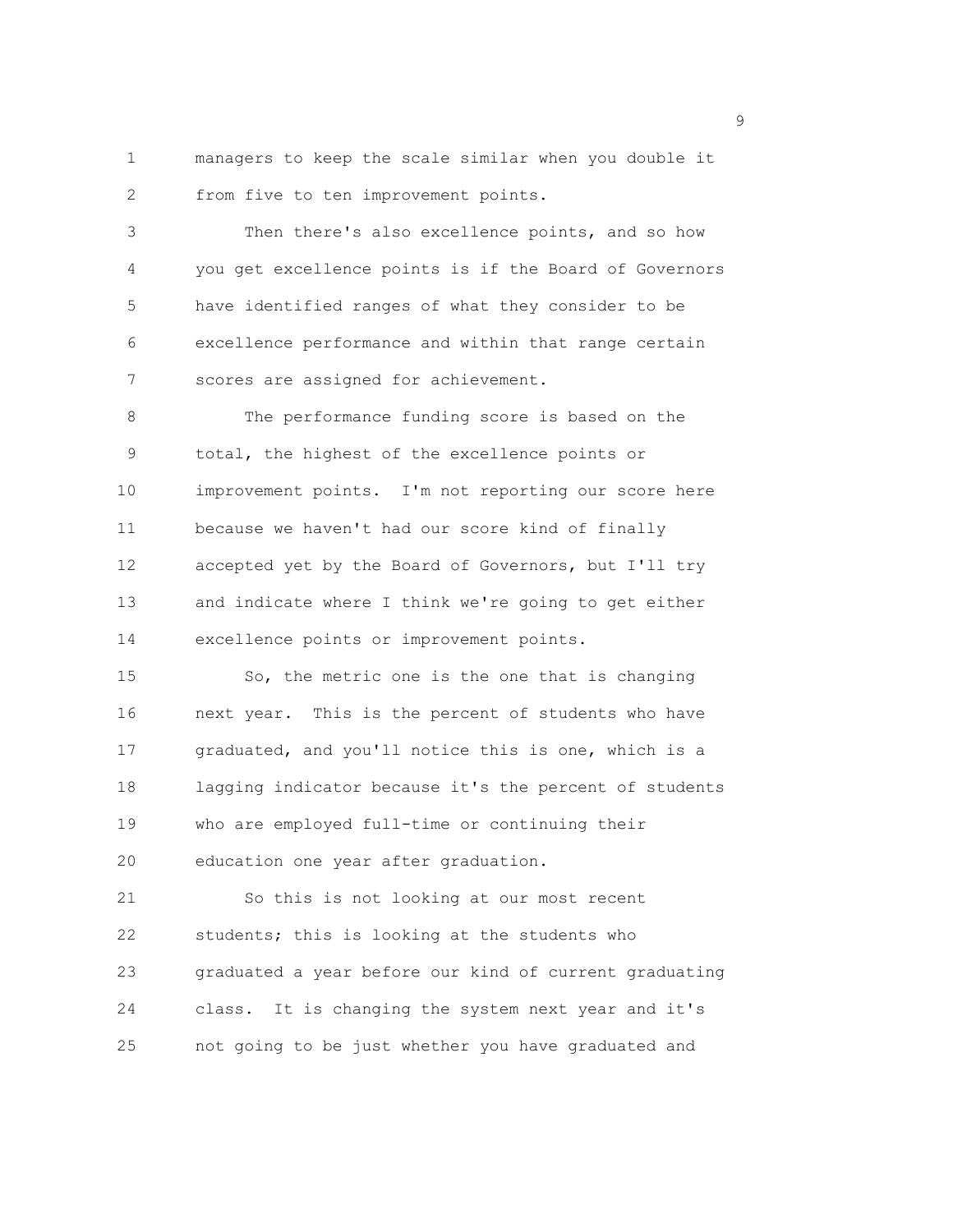1 are employed or continuing your education. It's going 2 to be whether you have graduated and are employed with 3 the job which is paying a minimum of \$25,000 or 4 continuing their education. That's going to have an 5 impact on all of the State University Systems schools. 6 Most schools have projected that they will have 7 a -- all schools actually have projected they will 8 have a decrease in this score. The decreases that are 9 projected range from 7 percent to 11 percent, and our 10 decreases present is probably going to be somewhere 11 around the 9 to 10 percent decrease based on past 12 data. 13 On this particular one, we've kind of held 14 steady, and so that's actually going to put us in a 15 pretty good position for getting some points. 16 The median wages of bachelors and graduates -- 17 TRUSTEE SHANNON: Provost David, before you go on 18 to the next one, for that number one, is it percent 19 employed full-time in the state of Florida? Or do 20 they count students who are employed full-time outside 21 of the state of Florida or continuing their education 22 outside of the state of Florida. That's my first 23 question.

24 And then the second question is, you said that 25 most schools project, under the new definition of this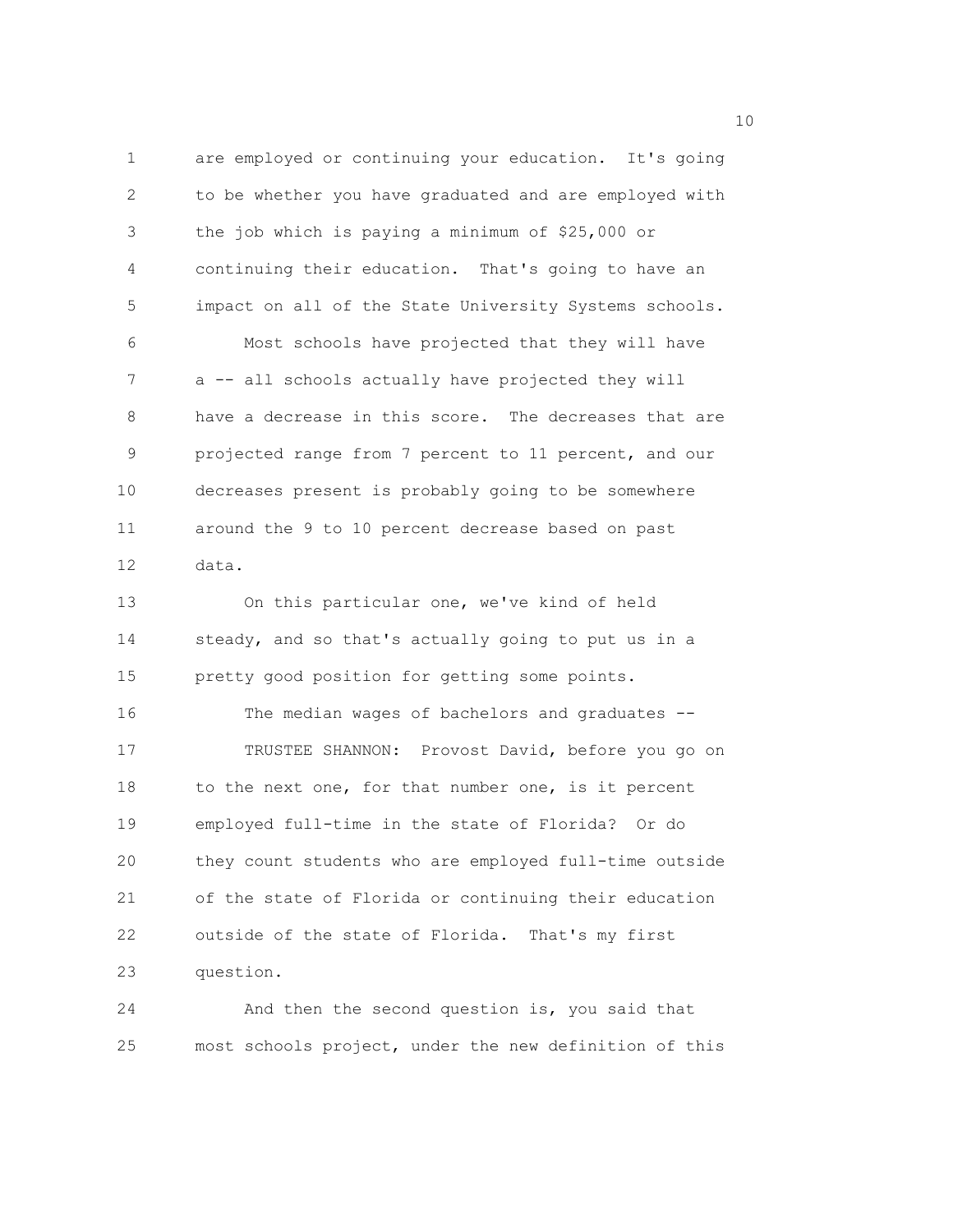1 particular factor, they projected a decrease, and why 2 is that?

3 PROVOST DAVID: Okay. So to answer your first 4 question, this is data that's a State University 5 System -- I should point out that I have Beverly 6 Barrington and Donald Palm here, so Beverly Barrington 7 has just scribbled a note to remind me that while the 8 State University System collects that information, it 9 is from a database that has only partial 10 participation. So there are 37 states that 11 participate in that database, and they're able to 12 match our students and call the data the employment 13 data for those students. 14 It doesn't include Georgia, which doesn't help 15 us, because as you might expect, we get a lot of 16 students who are from Georgia and then go back to 17 Georgia, or a lot of students who are just employed in 18 Atlanta or other cities in Georgia. So, there are a 19 number of programs where either students are employed 20 and they're part-time employed or -- sorry. Let me

21 start that sentence over again.

22 There are a number of universities -- all of the 23 universities have predicted there will be a reduction. 24 All of us have students who go out and are going to be 25 part-time employed or employed at a rate that's not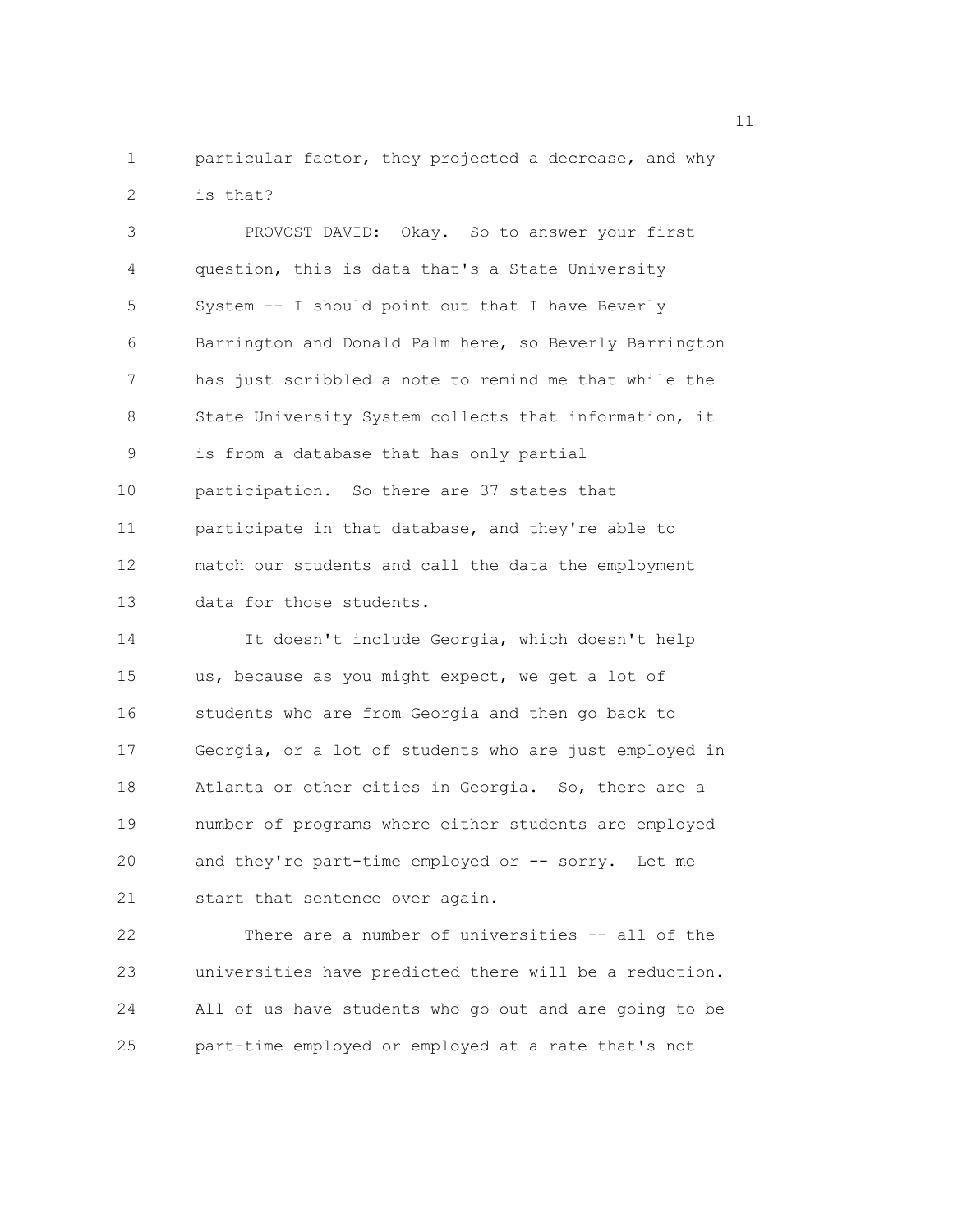1 going to meet the \$25,000 minimum. For us, in 2 particular, we're in a part of the state where 3 salaries are a bit lower, and we have students who for 4 example might graduate with a degree in early 5 childhood education and go work in a daycare center 6 and they're going to get paid \$18,000. 7 TRUSTEE SHANNON: Okay. 8 PROVOST DAVID: So they won't count going 9 forward. 10 TRUSTEE SHANNON: Uh-huh. So with the first 11 question, when you said that the State University 12 System, so they use a national database that doesn't 13 have full participation by all states; are we allowed 14 to independently collect information and provide it? 15 PROVOST DAVID: No. No, we are not. 16 TRUSTEE DORTCH: This is Trustee Dortch. In our 17 last meeting, I had a question of whether we were 18 collecting data anyways, regardless of what the state 19 had, so we would have at least something of substance 20 should we get hit by the press or something 21 negatively. I can't remember whether you said you had 22 perfected the system, or do you have information that 23 at least helps us to make our case that we still are 24 placing in places like Georgia, and I would assume DC, 25 and some of the other major cities where our graduates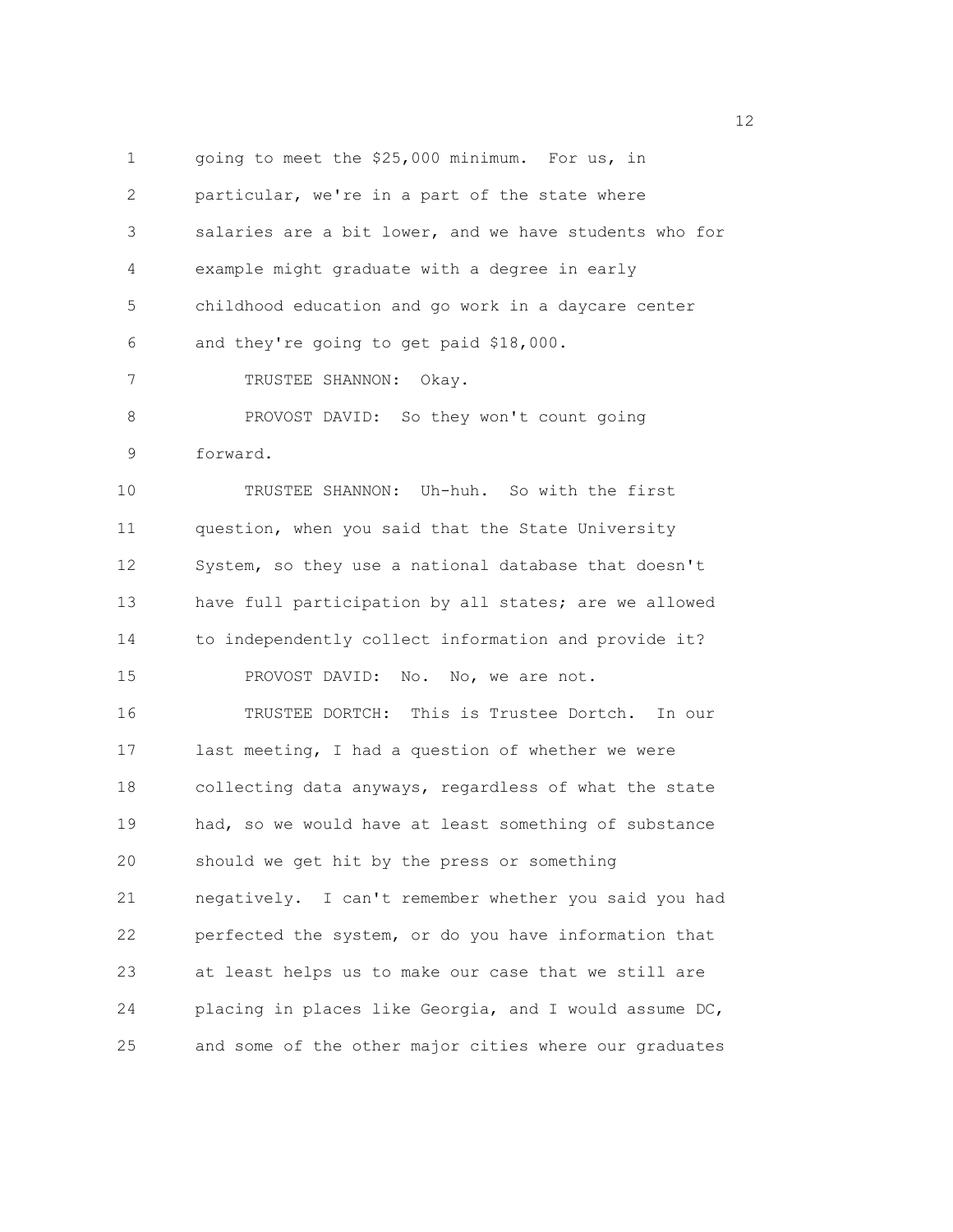1 have gone. Have we done anything respectively to that 2 nature?

3 THE WITNESS: We actually do collect some 4 information. I cannot say it is perfect. Certainly, 5 between this initiative under the performance funding 6 metric and the Governor's initiative for 100 percent 7 employment, we have now been ramping up our efforts to 8 collect information.

9 One of the things -- so SBI is a great example. 10 They actually place students and they place students 11 well. They place students often nationally -- not 12 often nationally, but they place students nationally, 13 and often the students are getting very highly paid 14 job in places like Chicago or other financial cities 15 around the nation. A lot of the salary information, 16 however, is considered confidential by the business 17 firms. So they're resistant to actually reporting 18 that information, so we're trying to think about how 19 we can better track this. Yesterday, the Dean was 20 talking about a software package that can help them 21 track it, so we're going to certainly ramp up our 22 efforts on that.

23 TRUSTEE DORTCH: In these cities, I guess the 24 other back-up effort, do we have strong alumni groups? 25 I know in Atlanta where I live, the FAMU alumni

13 and 13 and 13 and 13 and 13 and 13 and 13 and 13 and 13 and 13 and 13 and 13 and 13 and 13 and 13 and 13 and 13 and 13 and 13 and 13 and 13 and 13 and 13 and 13 and 13 and 13 and 13 and 13 and 13 and 13 and 13 and 13 an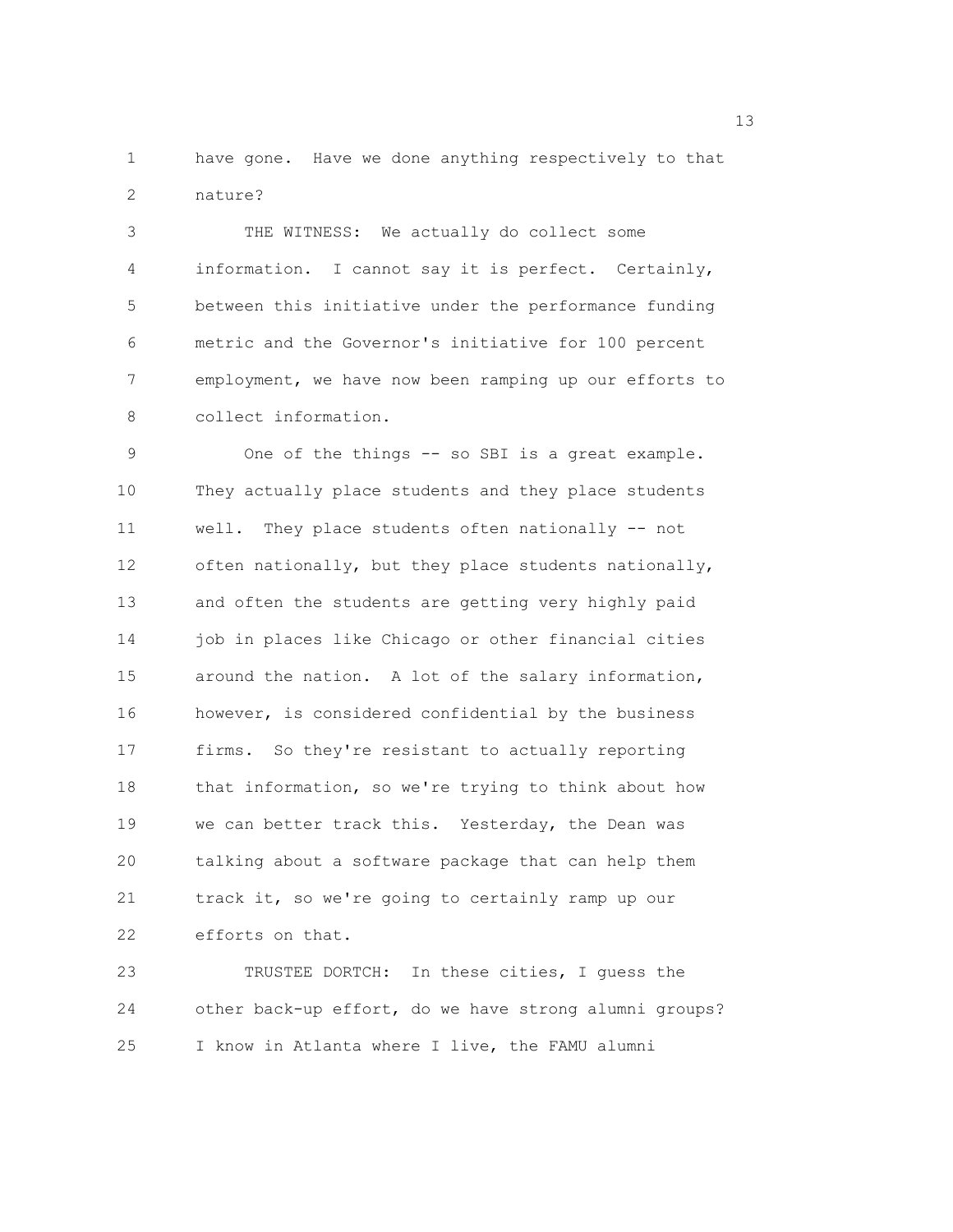1 association is pretty active in that area. Have we 2 even attempted to even -- in our system, no matter how 3 flawed it may or may not be -- work through every 4 resource we have, even with the alumni association, to 5 try and contact those grads and to at least give us a 6 scale so we can have some idea? 7 PROVOST DAVID: I don't know if that particular

8 initiative has been undertaken. The Career Center on 9 campus is also part of this process of course, and the 10 Career Center has a lot of contact with alumni. I 11 don't know if they've asked that specific question, 12 but these are great ideas and we are dutifully noting 13 them so we can share those ideas as we bring our team 14 together so that we can better collect this 15 information and track the outcome. 16 TRUSTEE DORTCH: Thank you. 17 PROVOST DAVID: Thank you very much. 18 Moving to metric 2. Metric 2 is median wages of 19 bachelors, graduates employed full-time, and this one 20 is limited to Florida, so employed full-time in 21 Florida. Our wages have improved. Actually, it's a 22 nice bump up for us and it should show us some 23 improvement points.

24 You'll note the ranges for the State University 25 System last year, and so we last year were in about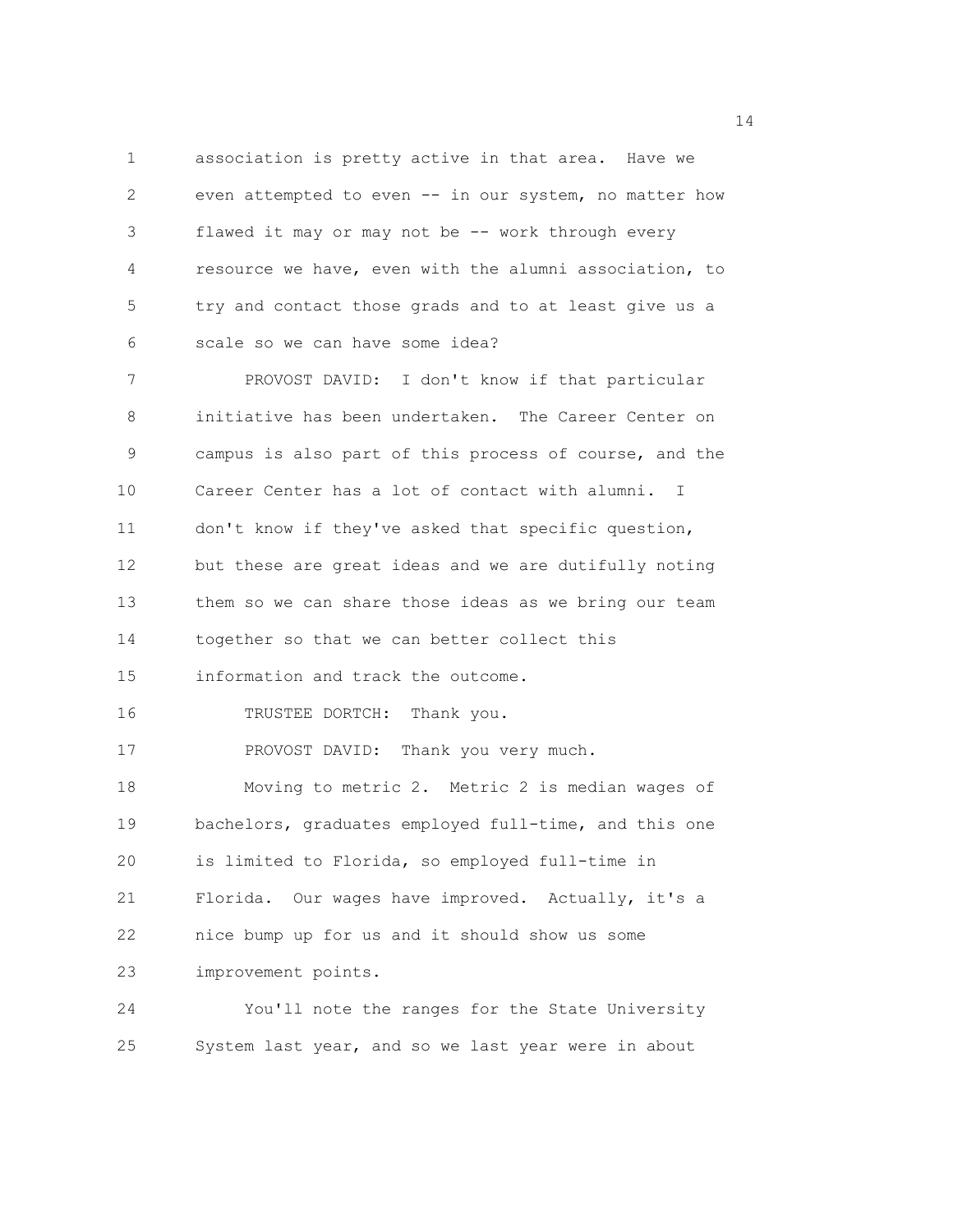1 the lower third of the range, and now we are -- if the 2 ranges hold steady -- closer to being kind of right 3 there in the center. And I'll move on unless there 4 are additional questions.

5 TRUSTEE SHANNON: The only thing I would like to 6 say -- this is Trustee Shannon -- is this metric, 7 also, I think the university could benefit if we found 8 a more robust and accurate way to track our own data, 9 because we do have students graduating with bachelor's 10 degrees who are employed full-time outside of the 11 state of Florida with substantial salaries, and that 12 we can not only use that to counter any negative 13 impact that we get from our performance against these 14 two metric, but also to use it, you know, to lobby, 15 you know, for recognition; for our efforts with 16 respect to the metric, should we have that 17 opportunity; you know, to get credit in the future for 18 our efforts.

19 So I mean, I really think we need to somehow 20 prioritize -- you know, trying to get a project 21 together that will absolutely be able to help us 22 gather as much information as accurately as possible 23 utilizing alumni, utilizing our survey and contacts 24 back with recent grads and the like. I think we would 25 be missing a huge opportunity if we did not do that.

n 15 ann an 15 an t-Òire ann an 15 an t-Òire an t-Òire an t-Òire an t-Òire ann an 15 an t-Òire an t-Òire an t-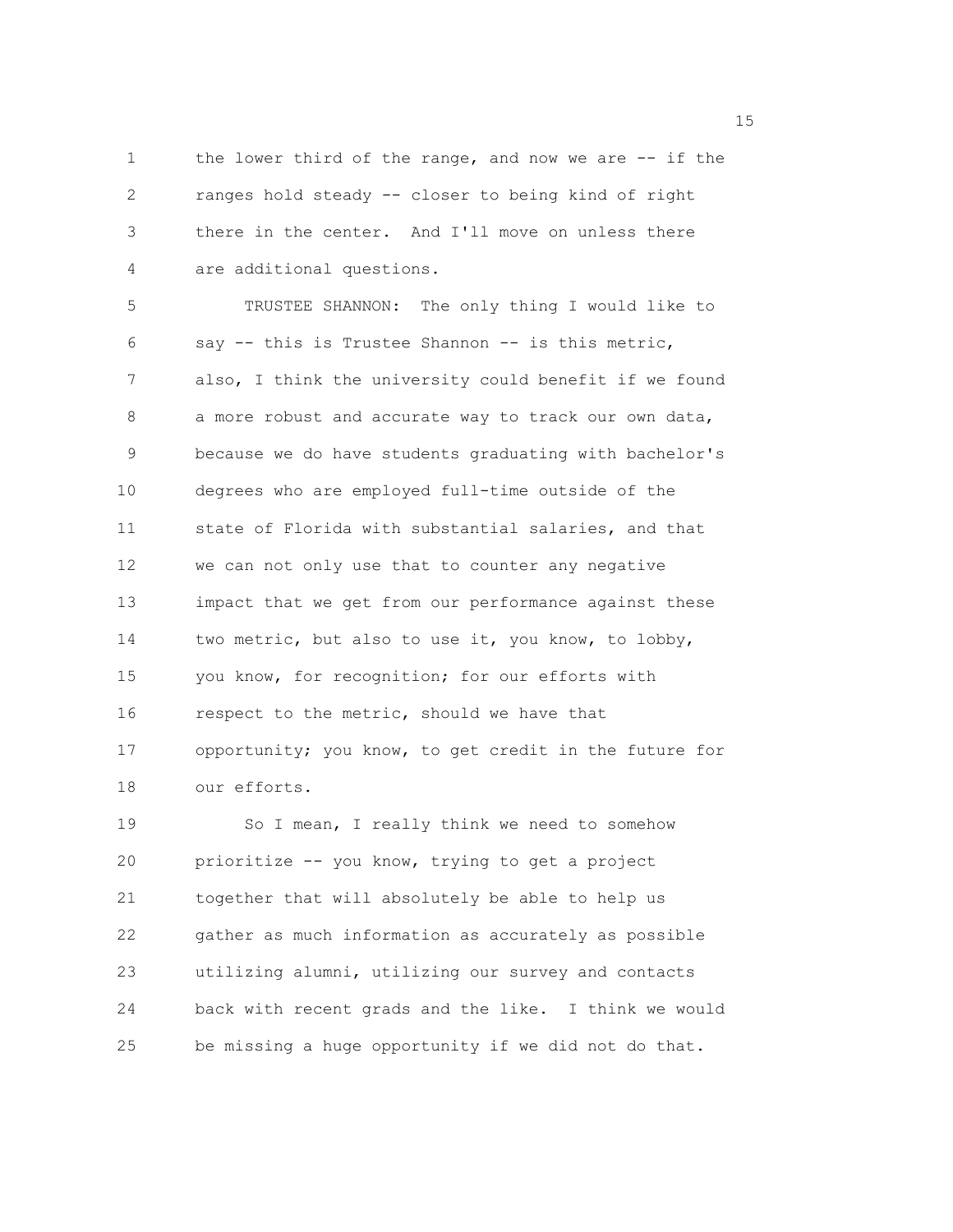1 PROVOST DAVID: We completely agree.

| $\overline{c}$ | So I'm going to move on to metric number three,        |
|----------------|--------------------------------------------------------|
| 3              | which is cost per bachelor's degree. This actually is  |
| 4              | a formula that nobody particularly understands very    |
| 5              | well, and we're actually -- there's a meeting at the   |
| 6              | beginning of the Board of Governor's meeting next week |
| 7              | to talk about alternative ways of calculating this,    |
| 8              | although I don't think it's going to change, because   |
| 9              | there have been conversations to talk about how to     |
| 10             | change this in the past that haven't moved anywhere.   |
| 11             | It basically tries to take in all of the costs         |
| 12             | associated -- all of the salary costs associated with  |
| 13             | instruction and then figure out how much that costs a  |
| 14             | student to earn a degree based on the salary and       |
| 15             | contributions of the state.                            |
| 16             | This is a metric where we don't do particularly        |
| 17             | well. We're continually trying to think of how we can  |
| 18             | move the needle in the right direction. We want the    |
| 19             | number to go down, and as you can see, the number has  |
| 20             | gone up. The range for the State University System is  |
| 21             | 22,000 -- from last year is 22,000, to over 76,000.    |
| 22             | The 76,000 was New College, so as an outlier, that's   |
| 23             | not necessarily a benchmark for us to feel safe        |
| 24             | against. We're trying to move ours down and we have    |
| 25             | projected a decrease in this in the out years and our  |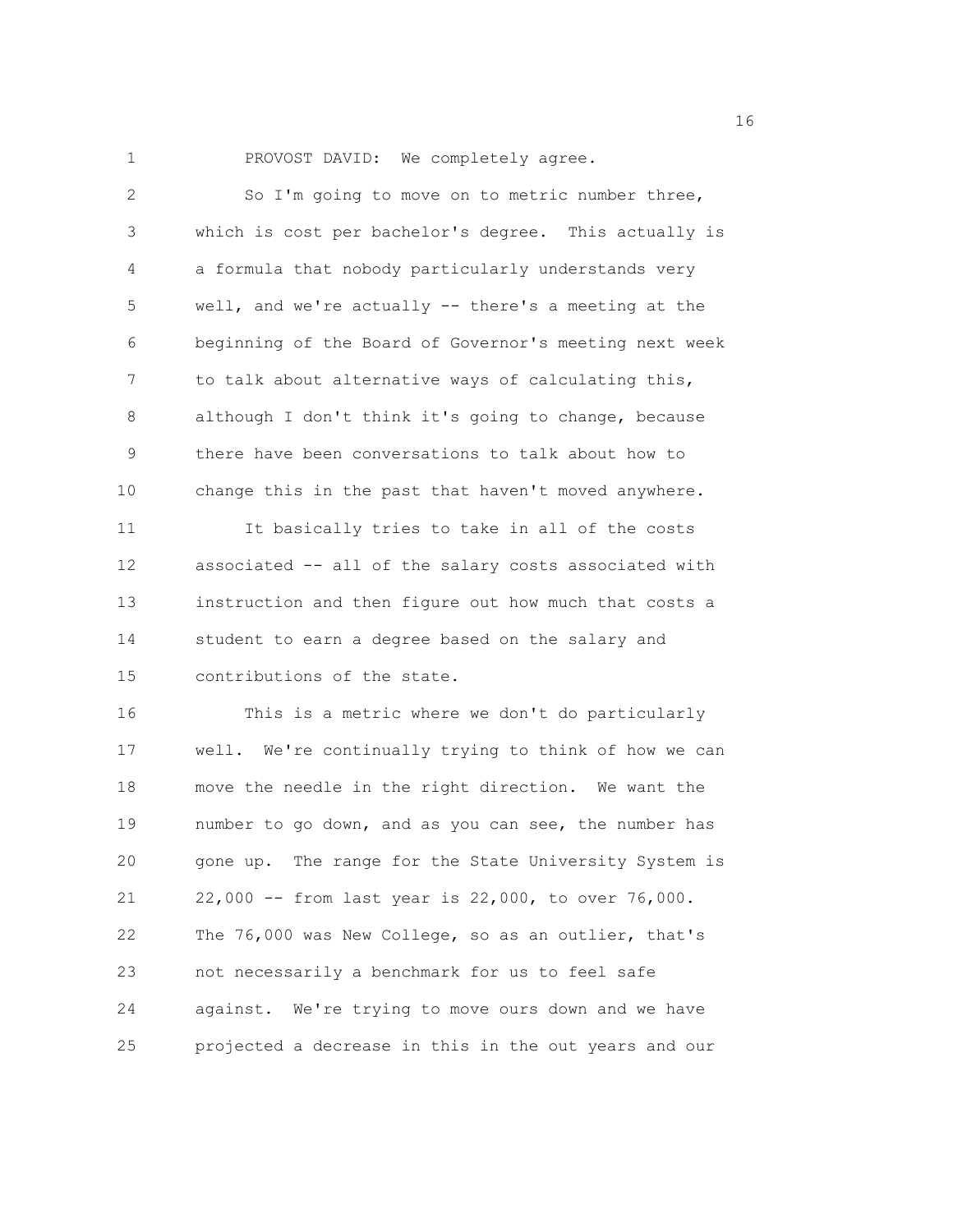1 work plan.

| 2  | The University Access Rate is the number of first      |
|----|--------------------------------------------------------|
| 3  | year students who return for their second year who     |
| 4  | also have a GPA greater than 2.0, and as you can see,  |
| 5  | we had an improvement in our access rate. I would      |
| 6  | like to credit some Yeoman's efforts by our student    |
| 7  | success teams and others in our academic program,      |
| 8  | because we worked really hard to reach out to students |
| 9  | and get them to come back and to find out what the     |
| 10 | barriers were for them coming back, and to try and     |
| 11 | solve those problems and offer pathways to continue,   |
| 12 | and you see the efforts paid off with improvement, so  |
| 13 | we should get improvement points for that.             |
| 14 | Moving to the next --                                  |
| 15 | TRUSTEE SHANNON: On the cost for bachelor's            |
| 16 | degree, I know you said it's a complex formula that we |
| 17 | have to use or the State University System uses to     |
| 18 | calculate that, but do you have any general idea as    |
| 19 | to, A, why we are so high above the median SUS school; |
| 20 | and then, B, what we had a change in, it looks like a  |
| 21 | significant change, what contributed to that.          |
| 22 | PROVOST DAVID: So yes, we -- and we actually           |
| 23 | are, when I say we are talking about this, we          |
| 24 | literally have had meetings and are having meetings to |
| 25 | figure out what the levers are that we can pull to     |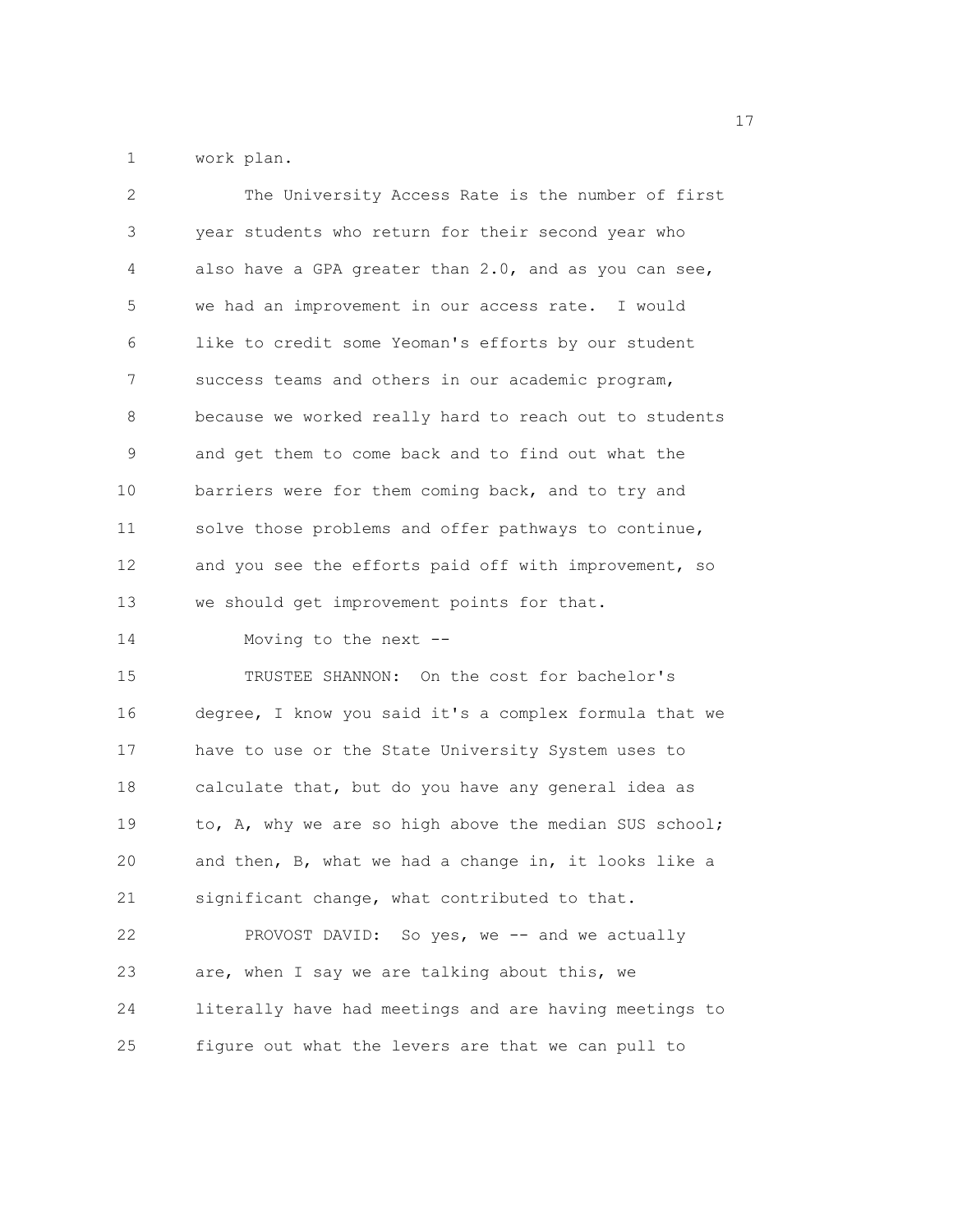1 make some progress on this. Right now, there are a 2 few things that we have identified. One is that our 3 students have excess credit hours. That's another 4 metric that you'll see, and the excess credit hours 5 means they're taking more courses and that means the 6 cost of education is higher because they're taking 7 more courses. So everything we do that improves our 8 excess credit hour rate is going to be helpful for us. 9 The second thing we've identified is that we have 10 a much lower proportion of students who are taking 15 11 credit hours or more, and so everything that we can do 12 to encourage, require, demand, expect our students to 13 take 15 credit hours is going to help us in this way, 14 as well.

15 So those are two things that we have identified. 16 We're going to be working on a campaign for students 17 to explain to them the benefits of taking 15 credit 18 hours. We are also working on changing the way we 19 give students their schedules when they start. So 20 freshman who are coming in will be given 15 credit 21 hours so that will set the expectation right when they 22 come in and then we're also looking at other options, 23 including the possibility of a block tuition, which 24 would make it cheaper for students to take 15 or more 25 credit hours. So those are some of the things we're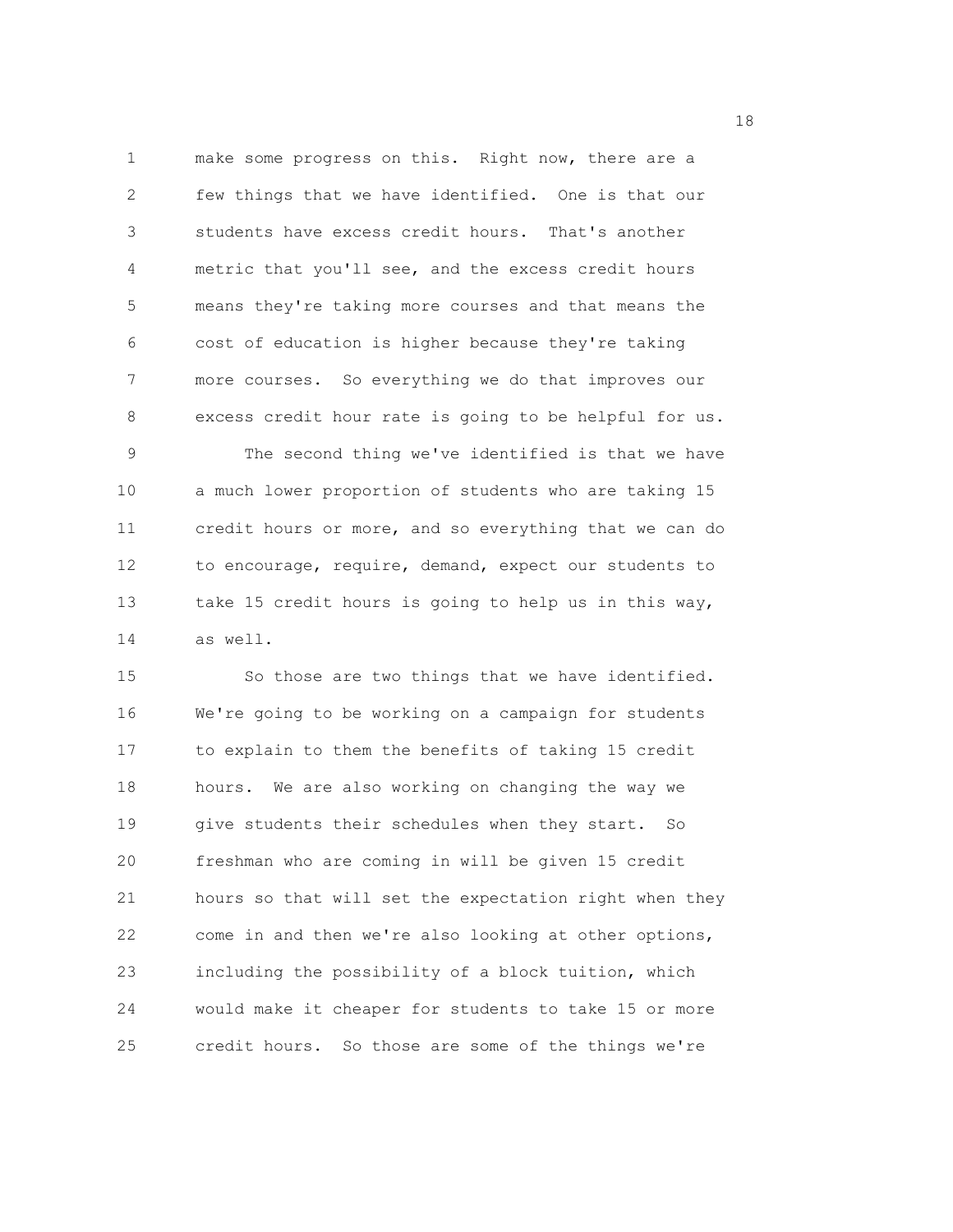1 looking at.

| 2  | TRUSTEE SHANNON: Do we have Honors and Dean's        |
|----|------------------------------------------------------|
| 3  | List designations that are given on a semester basis |
| 4  | or annual basis?                                     |
| 5  | PROVOST DAVID: We do.                                |
| 6  | TRUSTEE SHANNON: And are those based on students     |
| 7  | taking 15 or more credit hours per semester?         |
| 8  | PROVOST DAVID: I don't believe --                    |
| 9  | TRUSTEE SHANNON: Or is it any number combination     |
| 10 | on Honors designation?                               |
| 11 | PROVOST DAVID: I'll let Donald Palm answer that      |
| 12 | question.                                            |
| 13 | DR. PALM: Yes, it is a combination, but our          |
| 14 | scholarship students, who are mostly honor students, |
| 15 | have to take 15 credit hours.                        |
| 16 | PROVOST DAVID: Right. So while the Honors List       |
| 17 | and Dean's List may not require it, there is a       |
| 18 | scholarship requirement for students who are getting |
| 19 | scholarships to take it.                             |
| 20 | TRUSTEE SHANNON: The reason I ask is I was more      |
| 21 | interested in whether or not in order to get on the  |
| 22 | Dean's List you had to order the GPA based on taking |
| 23 | 15 credit hours, and if that is an important         |
| 24 | designation, we might want to look at that.          |
| 25 | PROVOST DAVID: That's a good idea. We'll have        |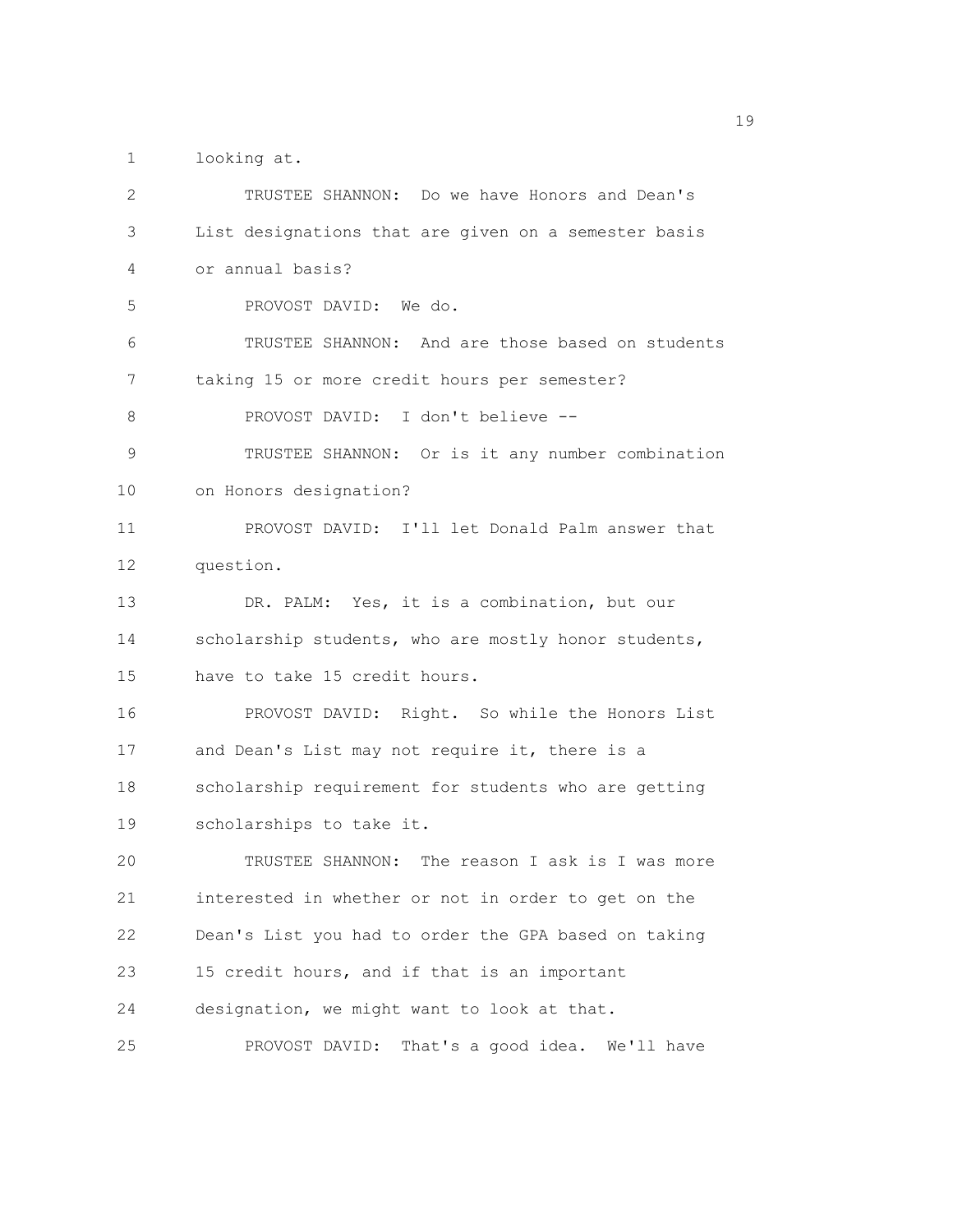1 to look into more of the specifics about how that is 2 awarded. And I would be remissed if I didn't also 3 mention we have a scholarship program, the High 4 Achievers Award, that was initiated by the President, 5 which also encourages student to stay on track, get 6 through in four years and keep going. 7 So those are some of the initiatives and 8 incentives that we have that will help us hopefully 9 reduce our cost of degree metric. 10 TRUSTEE DORTCH: This is Trustee Dortch. Have we 11 at least done some benchmarking to look at 12 institutions in the state that maybe of similar size, 13 to look at where they are, what they're doing, and 14 even to communicate if they have improved or if 15 they're doing well; to find out what measurements -- 16 measures they're taking to succeed? 17 PROVOST DAVID: Yes. Yes, and I would say that 18 my experience has been that all of the institutions 19 that we've reached out to have been very helpful. 20 They've shared their plans with us. They've talked 21 with us, and then the counsel of Provost which meets 22 at every Board of Governors meeting, and is a very 23 collaborative group, where we share ideas. And 24 everybody is working to advance the interest of all of 25 our students. We also have reached out --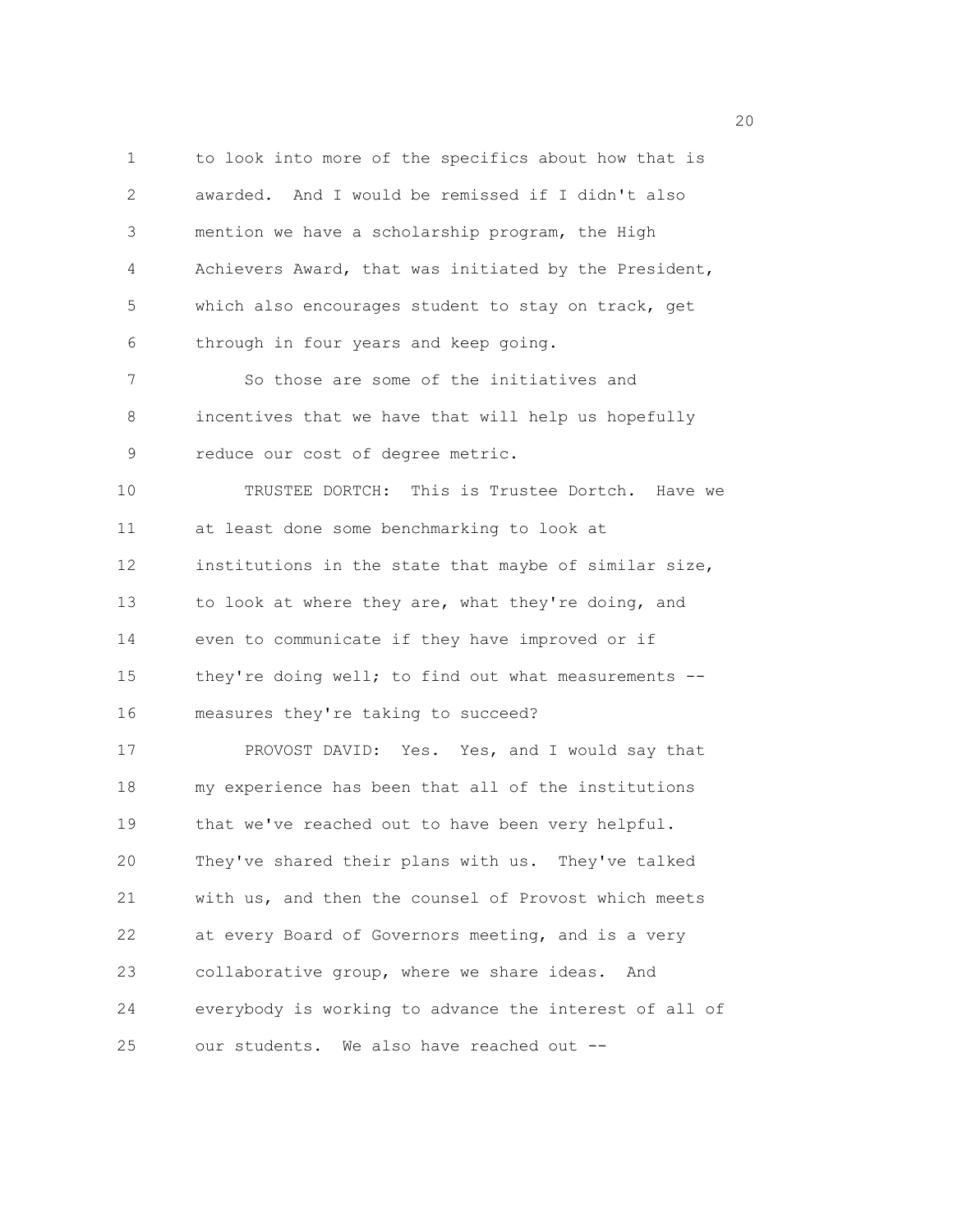1 TRUSTEE DORTCH: Sorry.

| 2  | PROVOST DAVID: We also have reached out to peer      |
|----|------------------------------------------------------|
| 3  | institutions that have done remarkably well, so we   |
| 4  | have sent teams to Georgia --                        |
| 5  | DR. PALM: Georgia State.                             |
| 6  | PROVOST DAVID: Georgia State. I want to make         |
| 7  | sure I don't mix up my Georgias. We have sent teams  |
| 8  | to Georgia State that have shown a remarkable        |
| 9  | turn-around in how they have used data to improve    |
| 10 | student success. We are adopting some of those       |
| 11 | measures on our campus, including adopting the       |
| 12 | Blackboard analytics program, so we can better       |
| 13 | understand what the levers are that we can push, and |
| 14 | associating ourselves with various institutional     |
| 15 | groups, through EAB for example.                     |
| 16 | And then, we also sent a team of folks to $-$ is     |
| 17 | it Tennessee State?                                  |
| 18 | DR. PALM: It was Jackson State.                      |
| 19 | PROVOST DAVID: Jackson State, which has also         |
| 20 | done a lot to improve the student success, so we are |
| 21 | always looking locally and nationally for the best   |
| 22 | practices that can help move us forward.             |
| 23 | TRUSTEE DORTCH: That's great. Because a lot of       |
| 24 | times, the students who come in and do those minimal |
| 25 | hours, they do that for the economics, in terms of   |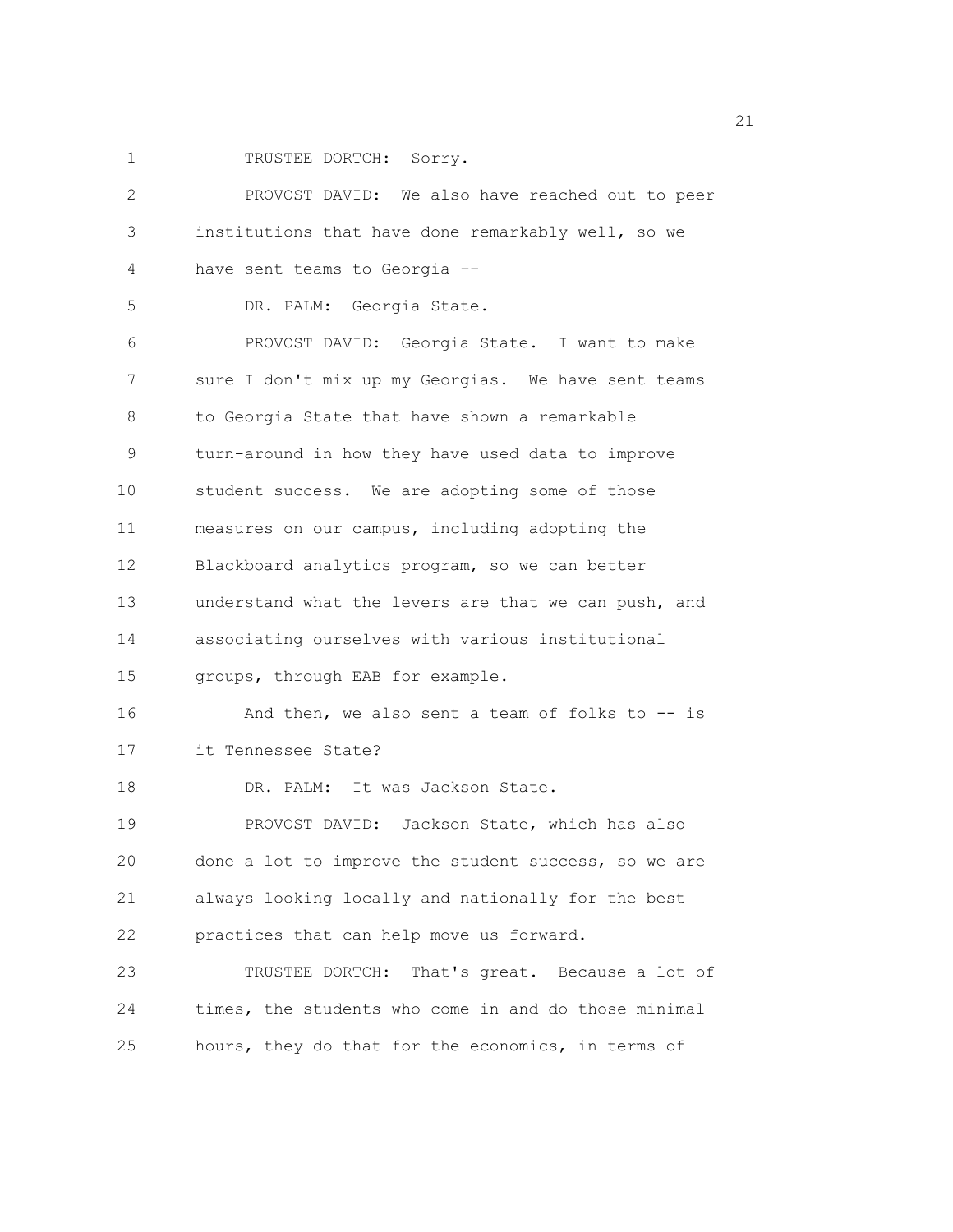1 getting their funds, federal funds, and hopefully 2 they're in collaboration with the Registrar's Office 3 to flag, also, those students who may not take that 4 minimal 15. But you definitely need to, where 5 possible, find a way to encourage. I don't know if 6 there are any policies that can mandate, in terms of 7 controlling those who take excessive number of hours 8 in those departments, and new policies that may 9 require that the student at least with the requirement 10 of 15 hours.

11 But again, it's good to hear you're benchmarking, 12 you're communicating, and hopefully we'll be able to 13 get a little more success and control in that 14 challenge. Again, every chance we can to minimize our 15 hits from the rankings, based on our scores, we really 16 need to step it up, because that's one of those 17 conversation points that I hear from some of the 18 alumnus and others who don't have the basis of all of 19 the facts, and so we've got to build more confidence 20 and at the same time tell our story.

21 PROVOST DAVID: Uh-huh, right.

22 TRUSTEE CARTER: This is Trustee Carter. I was 23 trying to remain quiet because Provost answered all of 24 my questions. But because you mentioned it, Trustee 25 Dortch, one of the other things that they're doing is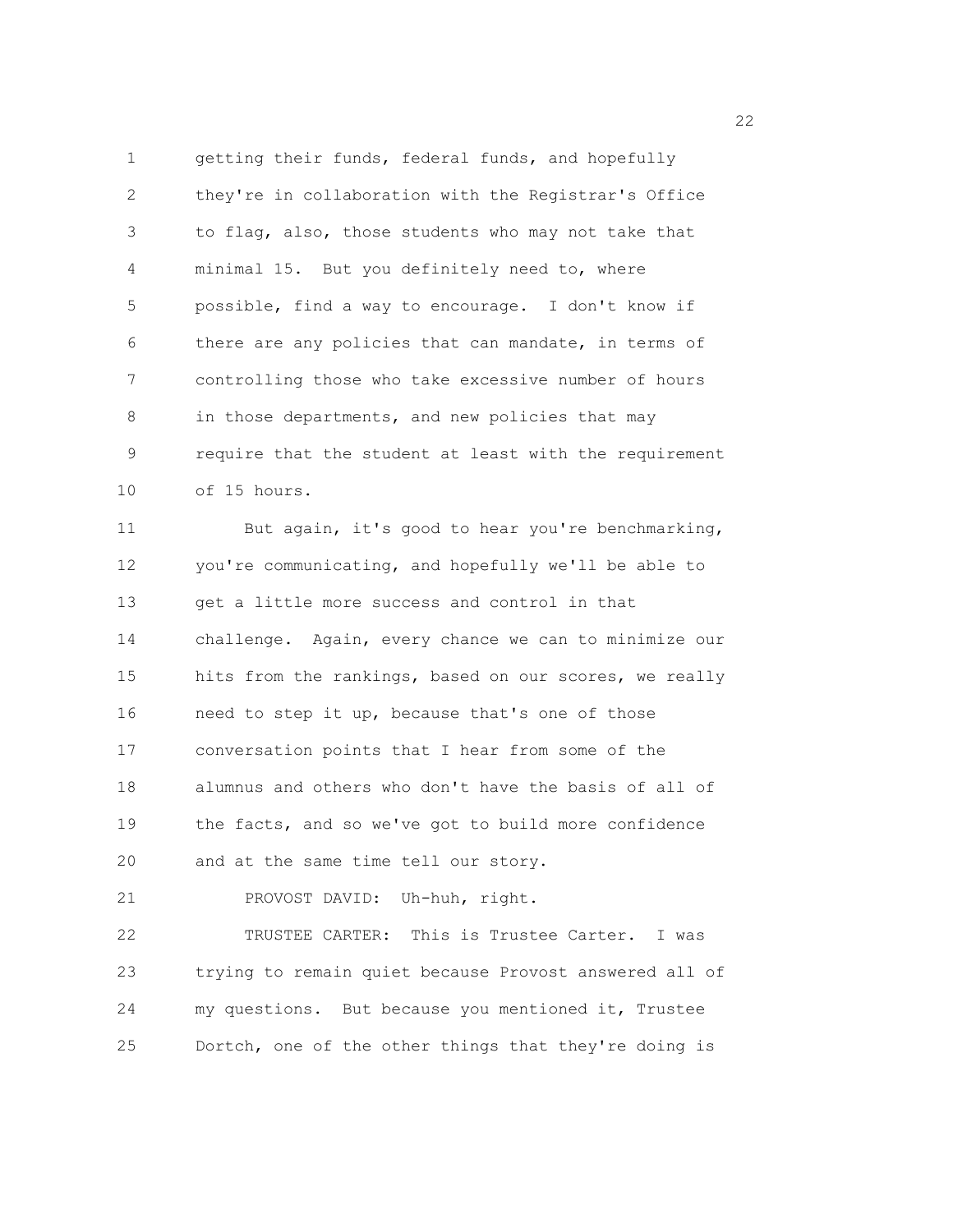1 a more intense counseling and tracking system to kind 2 of catch these kids before they get in. Like, I think 3 one of the questions was how many hours they're 4 taking. If we can kind of catch these kids before go 5 out there and they start saying, "Well, you know 6 instead of taking 15 hours, I'm going to take 12 7 hours," or, "I don't really know what I'm going to 8 do;" try to get a more intense focus and more robust 9 counseling and directional services so we can get them 10 into the metrics of where they came before and to 11 graduate as fast as possible. 12 TRUSTEE DORTCH: That's great. 13 PROVOST DAVID: So I'm going to move us to the 14 next slide, if there are no more questions, and that 15 brings up a metrics, Number 6 and 8. These are the 16 metrics related to programs, degrees awarded on 17 bachelors degrees and graduate level and programs of 18 strategic emphasis. Programs of strategic emphasis 19 includes STEM, but it also includes others areas 20 around our campus, including predominately in 21 education. 22 You can see that we've essentially held steady at

23 around a 50 percent mark for our bachelor's degrees, 24 and in our graduate degrees, we've actually seen a 25 significant increase on year to year on a number of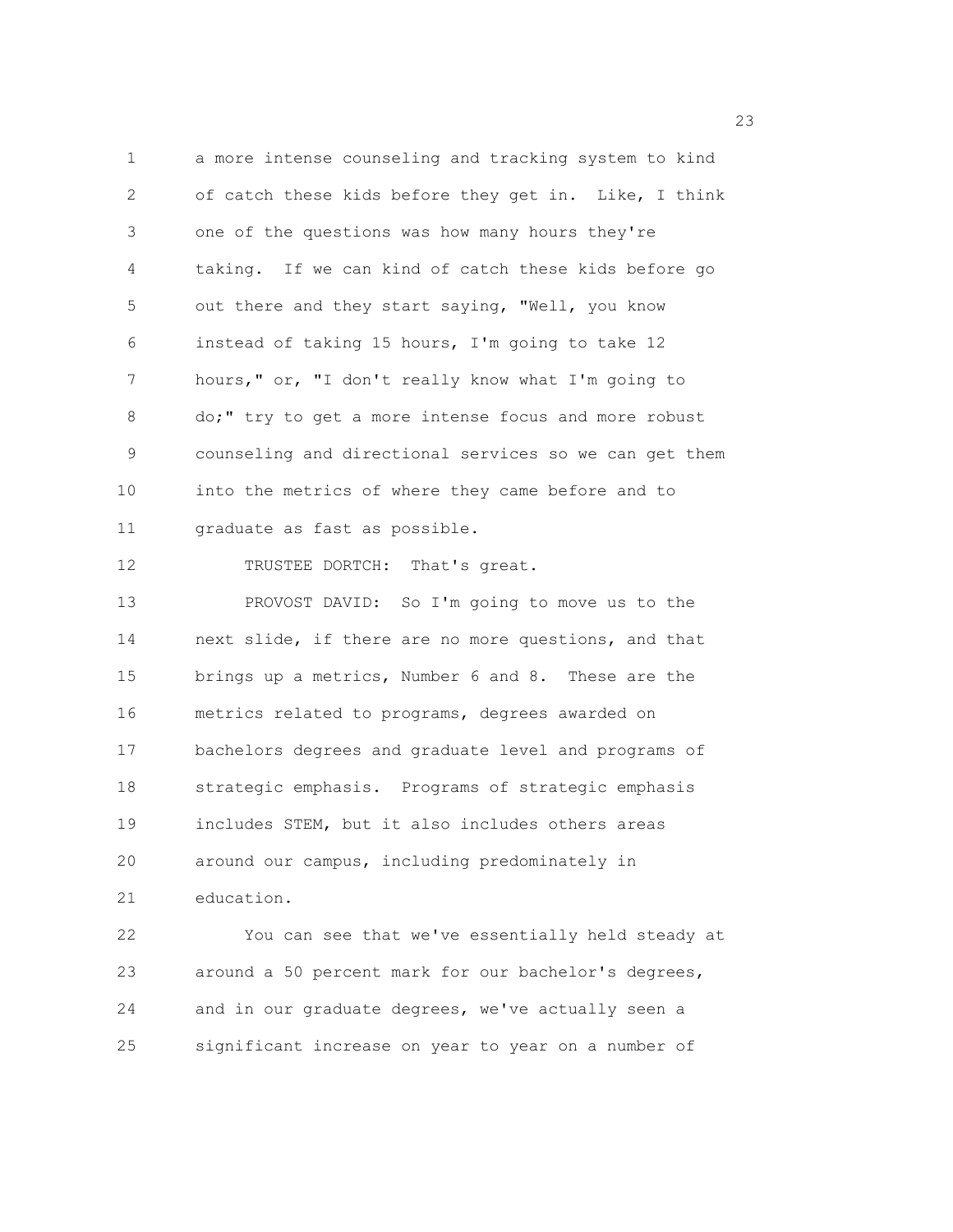1 graduate degrees awarded in programs of strategic 2 emphasis.

3 So we should continue -- we anticipate that we'll 4 continue to have excellence points for the bachelor's 5 degree score and that we will probably go for 6 improvement points for the significant increase on the 7 graduate side.

8 TRUSTEE DORTCH: Nothing happens without funding. 9 We get our performance funding, that's going to be a 10 tremendous benefit for us.

11 Go ahead.

12 TRUSTEE SHANNON: I'm sorry. Did we miss four 13 and five, or did we do those?

14 PROVOST DAVID: Oh, we did miss four and five. 15 I'm so sorry. I skipped a page or skipped a slide, 16 four and five. And those are important ones, too, 17 that we've got a lot of great effort around.

18 TRUSTEE SHANNON: It's really early here in 19 California so I didn't know if it was me.

20 PROVOST DAVID: No, no, it's not you. It's me. 21 Six year graduation rates is -- I kind of talked about 22 academic progress rate, but six-year graduation rate 23 is actually very important. The six-year graduation 24 rate for first time in college students; again, this 25 is an indicator which looks at the students who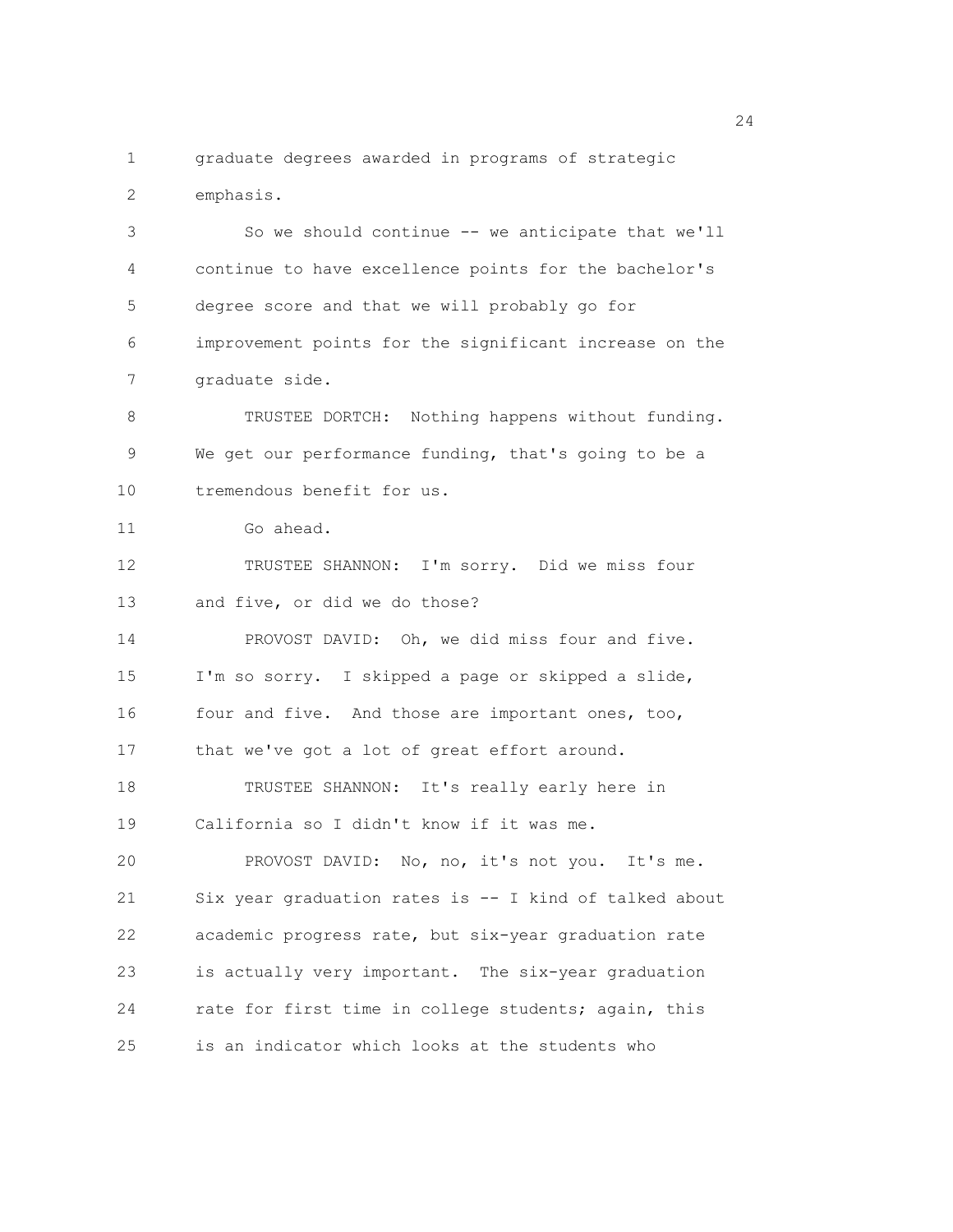1 graduated at a -- who started in a particular year and 2 tracks them until six years to see how many of them in 3 that six-year period have graduated, whether they 4 graduated in their fourth year, their fifth year, 5 their sixth year.

6 This one is one where we essentially held steady. 7 I want to let you know that holding steady on this one 8 was a Yeoman's effort, because in May of last year, it 9 actually looked like we were going to see a decline in 10 this metric. We pulled out the team; we pulled out 11 the A Team, including Mr. T and all of the other 12 people in the A Team, to come out and do degree 13 audits, reach out to students.

14 This is when we really started promoting our 15 interdisciplinary studies options for students. We 16 were trying to clear up problems with their 17 transcripts that were preventing them from graduating. 18 We tried to help them by finding courses that they can 19 take that can help them finish, because we were able 20 to not only work on the students who were eligible to 21 graduate in April, but also moving through the summer 22 graduation opportunity.

23 This is one of the reasons why the board 24 regulation that was passed in December is going to 25 really help us moving forward, and we can see it's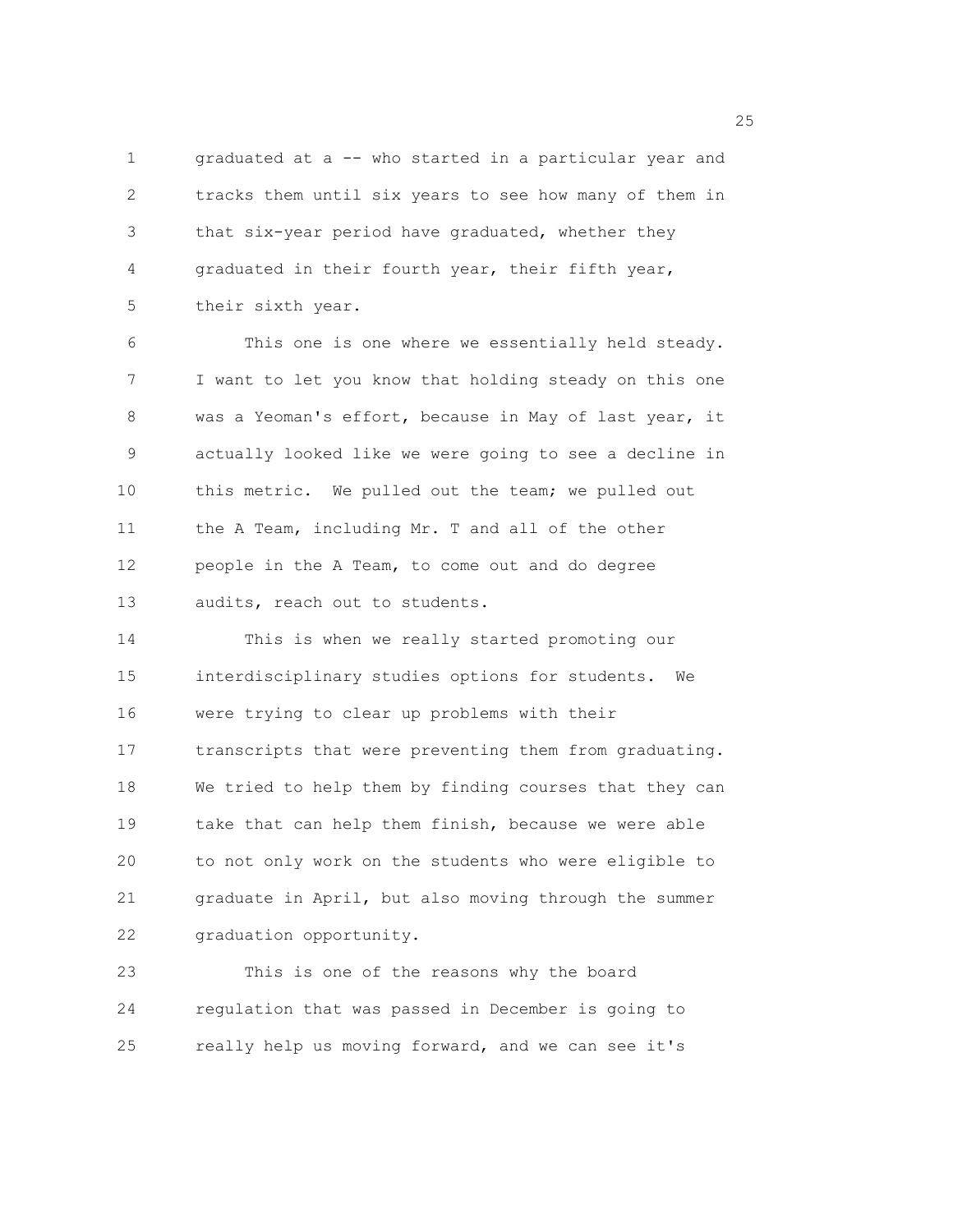1 going to help us based on the effort it's already had 2 or the impact that it's already had in just six months 3 in helping us to move students through and get them 4 graduated, so we're super excited about that.

5 Even though this is basically a steady year, we 6 don't lose any points for increasing. We don't -- for 7 not increasing -- and we don't use lose any points for 8 decreasing slightly, which is what we did. So, we'll 9 hold steady there in the area of where we are with 10 this, which is not necessarily a good area; we get no 11 points, but we won't lose any points for going down. 12 And we see a solid way forward for us to make progress 13 on this. We really do. So we thank you for the 14 support of that regulation.

15 Academic progress rate, which I've already 16 mentioned a little bit. We saw a great improvement in 17 that from 70 to 75, so again, that was another team 18 effort last year, over the summer, reaching out, 19 calling people, getting them to come back and tell us 20 what the barriers were to coming back, and you know, 21 just letting them know we wanted them to come back 22 which is very important as well.

23 So I expect that we're going to see improvement 24 points for our academic progress rate.

25 TRUSTEE SHANNON: So Provost David, can you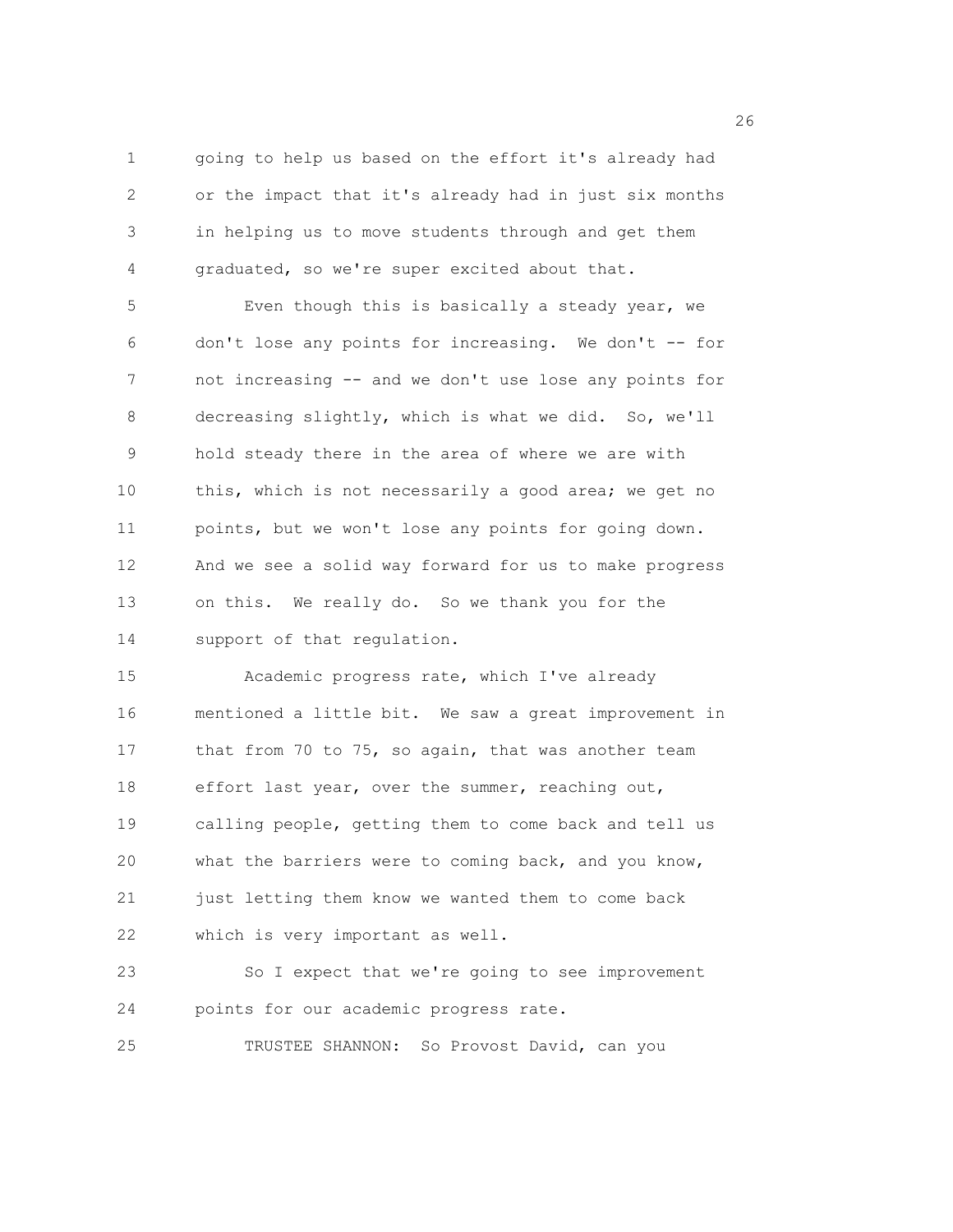1 remind us, how is academic progress rate calculated? 2 PROVOST DAVID: This is the students who have 3 entered in a year, who come back the second year for 4 the second year of studies, with a GPA which is 5 greater than 2.0. It doesn't count transfer students. 6 It's freshman students, first time in college students 7 who enter, whether they come back a second year with a 8 GPA that is greater than 2.0. It's different from 9 retention rates. Retention rates are what's 10 calculated. We actually calculate our retention rate 11 as well, and that's just if you come back for your 12 second year. This is if you come back with for your 13 second year that is equal or greater to a 2.0. 14 TRUSTEE SHANNON: Okay, thanks. 15 PROVOST DAVID: Okay. So I'm going to skip us 16 forward two slides because we've already talked about 17 the strategic emphasis degrees awarded, and this takes 18 us to our last two metrics, metrics nine and 10, the 19 choice metrics. 20 The choice metrics are the Board of Governors' 21 choice metric and Board of Trustees' choice metric.

22 As you have might imagined, the Board of Governors 23 chose a metric where they wanted to challenge us, and 24 the Board of Trustees chose a metric where we can 25 shine, so we thank you, Board of Trustees, for giving

<u>27</u>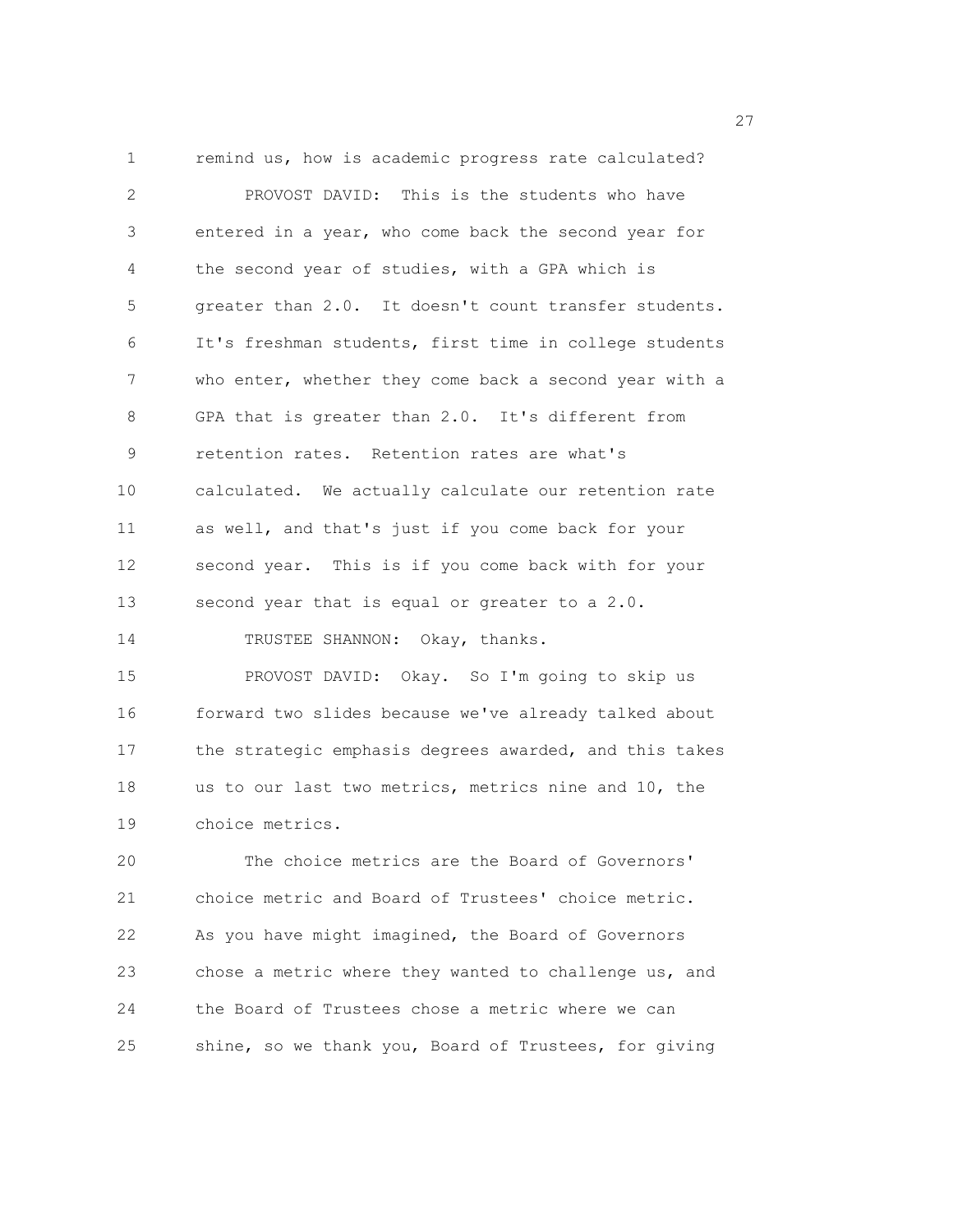1 us a chance to shine.

| $\overline{2}$ | The Board of Governors' choice metric is the           |
|----------------|--------------------------------------------------------|
| 3              | percent of bachelor's degrees without access credit    |
| 4              | hours. So this is when a student graduates, they look  |
| 5              | at the total number of credit hours. Typically, our    |
| 6              | degree programs require 120 credit hours. If you have  |
| 7              | more than 130 credit hours, you're considered being in |
| 8              | excess credit hour standing.                           |
| 9              | The number of students, the percentage of              |
| 10             | students who graduated without excess credit hours,    |
| 11             | and this is a number we want to be high, has decreased |
| 12             | from 33 percent to about 29 percent.                   |
| 13             | There are a number of reasons why this happened.       |
| 14             | We talk about our bulge of students, so the students   |
| 15             | who we admitted in 2009, 2008, 2009 who were           |
| 16             | challenged in terms of their preparation, and we're    |
| 17             | still working them through the system. The good news   |
| 18             | is we might get them through the system, but the bad   |
| 19             | news is that it might take them awhile which will be   |
| 20             | reflected in excess credit hours.                      |
| 21             | Excess credit hours also counts any student who        |
| 22             | graduates in that particular year. So last year, once  |
| 23             | our interdisciplinary studies degree became more       |
| 24             | well-known -- we haven't even advertised it but people |
| 25             | have heard about it. Completers have come back and     |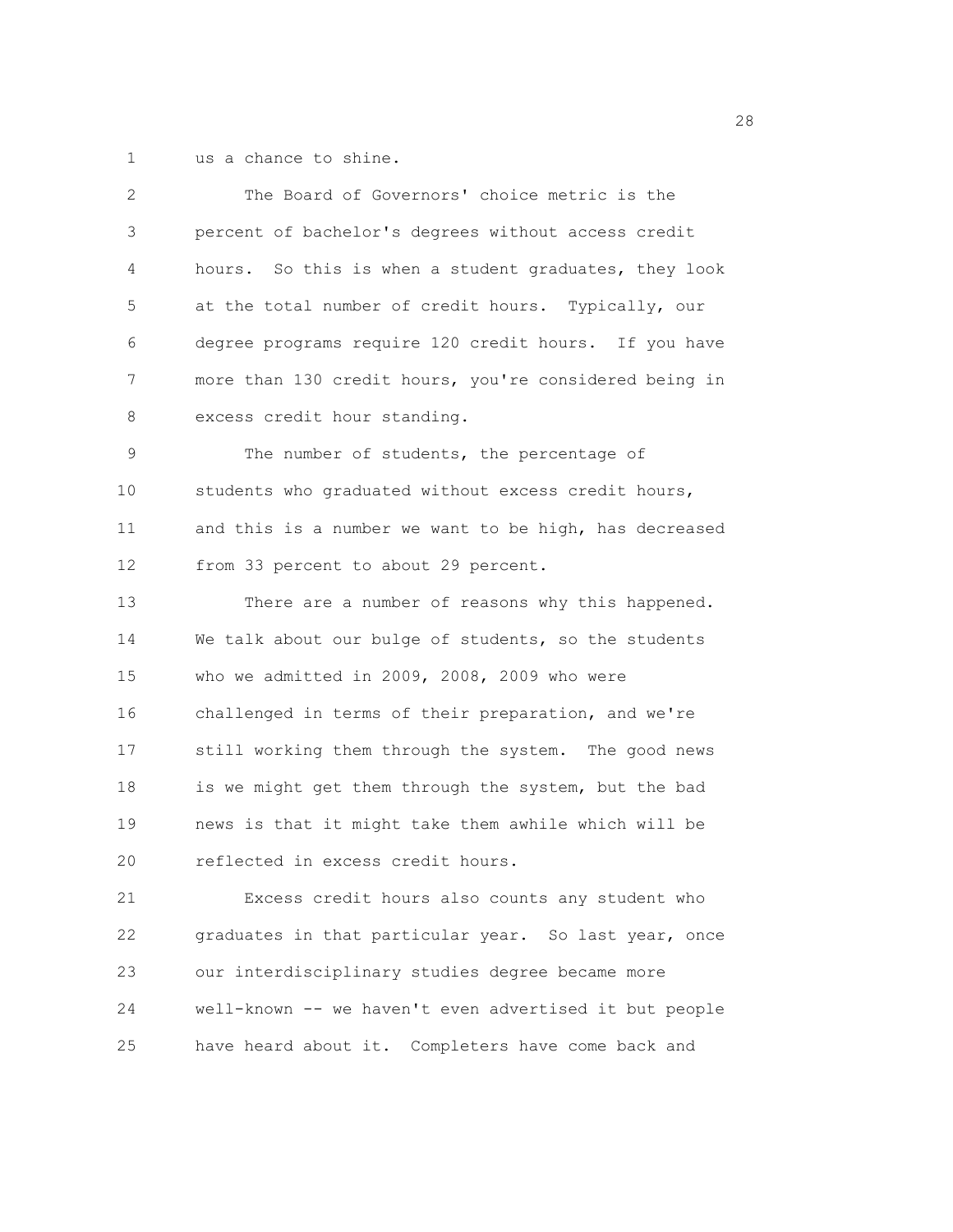1 said, "Hey, I want to use this opportunity to complete 2 my degree," and if they had excess credit hours, even 3 though they're not part of our cohort of students, 4 then their excess credit hours would also count 5 against us.

6 So there are a number of factors why this has 7 gone down or gone in the wrong direction. We are 8 hoping that all of the things we're doing will allow 9 us to see some progress on this, but we don't see that 10 the progress will be quite -- very quick or will be -- 11 you know, it's going to take us a bit of time to get 12 the progress for what we want to see on this 13 particular metric.

14 On the other hand, the great news is the Board of 15 Trustees metric, is the percent of our research that 16 is funded from external sources. This is -- we punch 17 above our weight, as Vice-President of Research, Tim 18 Moore would say, with regard to contracts and grants, 19 and we have continued to do well, and we will hit 20 excellence range for this metric.

21 I would say that, you know, not only do we see 22 this, the trend going forward is even better. I wish 23 we could get excellence-plus points, because we're 24 continuing to work with our NOAA partners, our 25 National Science Foundation partners, and others, and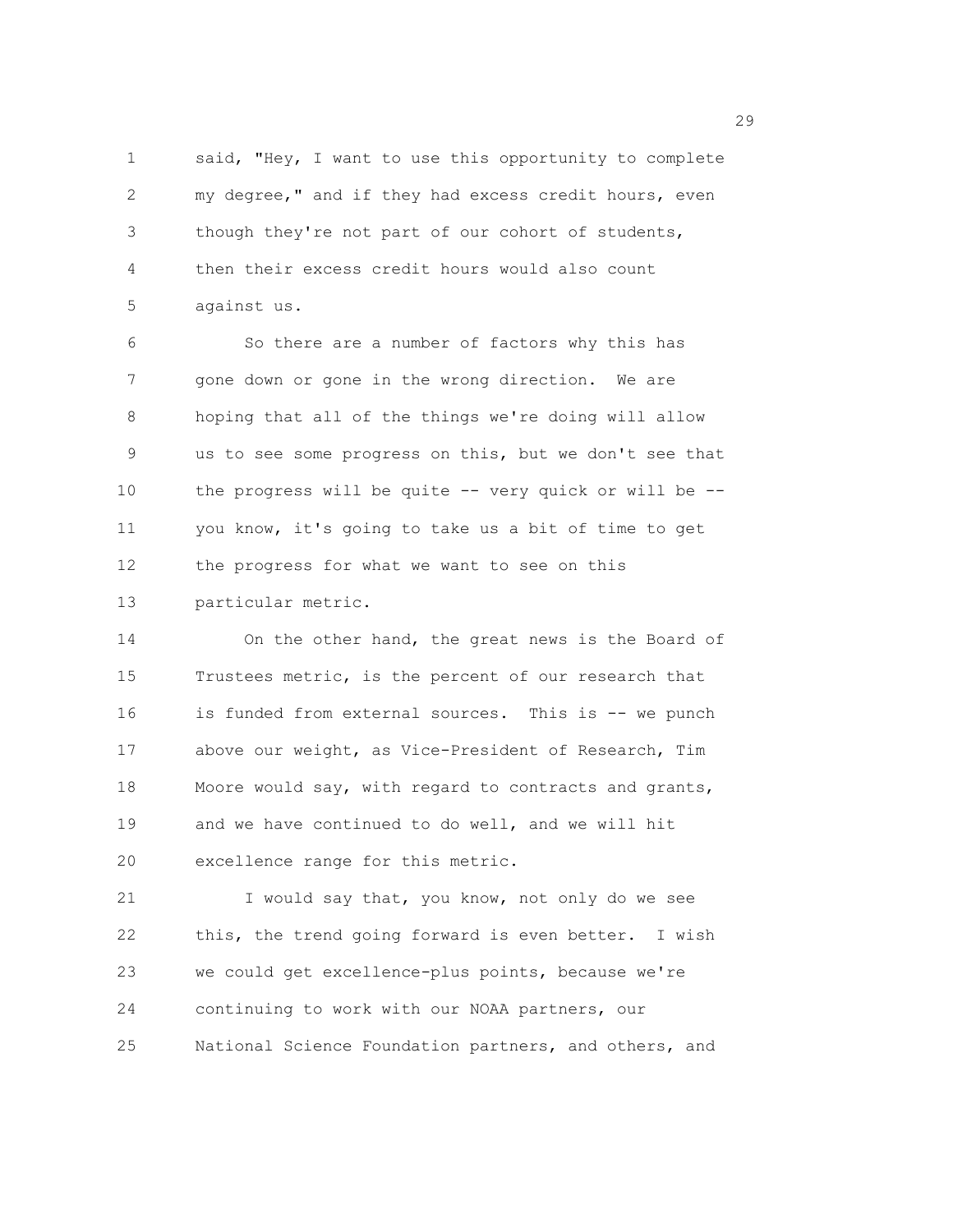```
1 successfully getting grants. So this is -- this 
2 continues to be a really important point for us.
```
3 I know our Carnegie classification has recently 4 been upgraded from R3 to R2, which we're very excited 5 about. And that is, of course, a combination of our 6 graduate student production, as well as our research 7 production, so we're in the right -- I mean, don't 8 forget to tell everybody we are a great research 9 institution.

10 So that's my report on the metrics. As I said, 11 I'm not really reporting on our score, because we 12 haven't quite heard finally whether our score has been 13 accepted or not, but we anticipate that between the 14 excellence points that I've identified and our areas 15 of strength and the improvement points that we will 16 likely be awarded, that we will do pretty well this 17 year. And what we will have to see is how the other 18 institutions fair, as to whether or not we are outside 19 of that bottom range, which is identified as not 20 receiving additional performance funding. 21 So that's what I have in terms of our 22 accountability report. I just wanted to tell you a

23 couple of things of what we're doing, so that's the 24 next slide.

25 TRUSTEE SHANNON: Can I ask one additional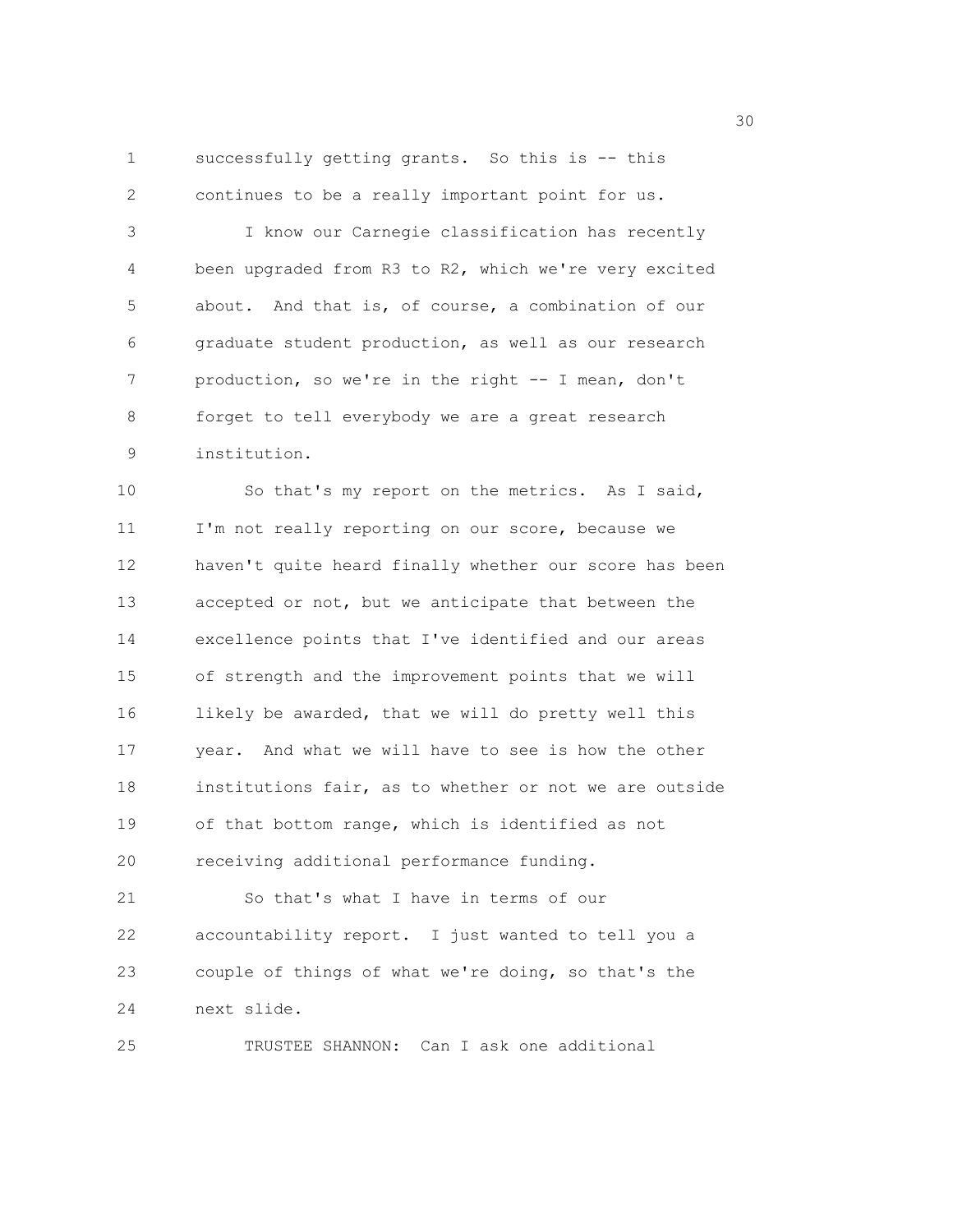1 question --

| $\overline{c}$    | PROVOST DAVID: Yes.                                   |
|-------------------|-------------------------------------------------------|
| 3                 | TRUSTEE SHANNON: -- overall about our                 |
| 4                 | accountability report? So is it once a year that we   |
| 5                 | report into the Board of Governors and State          |
| 6                 | University System with our final data?                |
| 7                 | PROVOST DAVID: So we report on the                    |
| 8                 | accountability, or we report our data in the          |
| 9                 | accountability report, and then we follow it up with  |
| 10                | the work plan which sets our goals going forward.     |
| 11                | Actually, last year, as you might recall, sent in a   |
| $12 \overline{ }$ | work plan which identified goals roaching out -- some |
| 13                | of our goals reaching out for about five years, as    |
| 14                | we're moving towards best-in-class land grant         |
| 15                | institution with a doctoral focus in international    |
| 16                | impact that we want to be.                            |
| 17                | And so, we have actually projected out some of        |
| 18                | our goals for five years. We'll update the other ones |
| 19                | for the three-year period and submit that in June, I  |
| 20                | think.                                                |
| 21                | TRUSTEE SHANNON: So how often do we take an           |
| 22                | internal look in tracking our progress, holistically? |
| 23                | PROVOST DAVID: All the time.                          |
| 24                | TRUSTEE SHANNON: And is that done --                  |
| 25                | PROVOST DAVID: All the time.                          |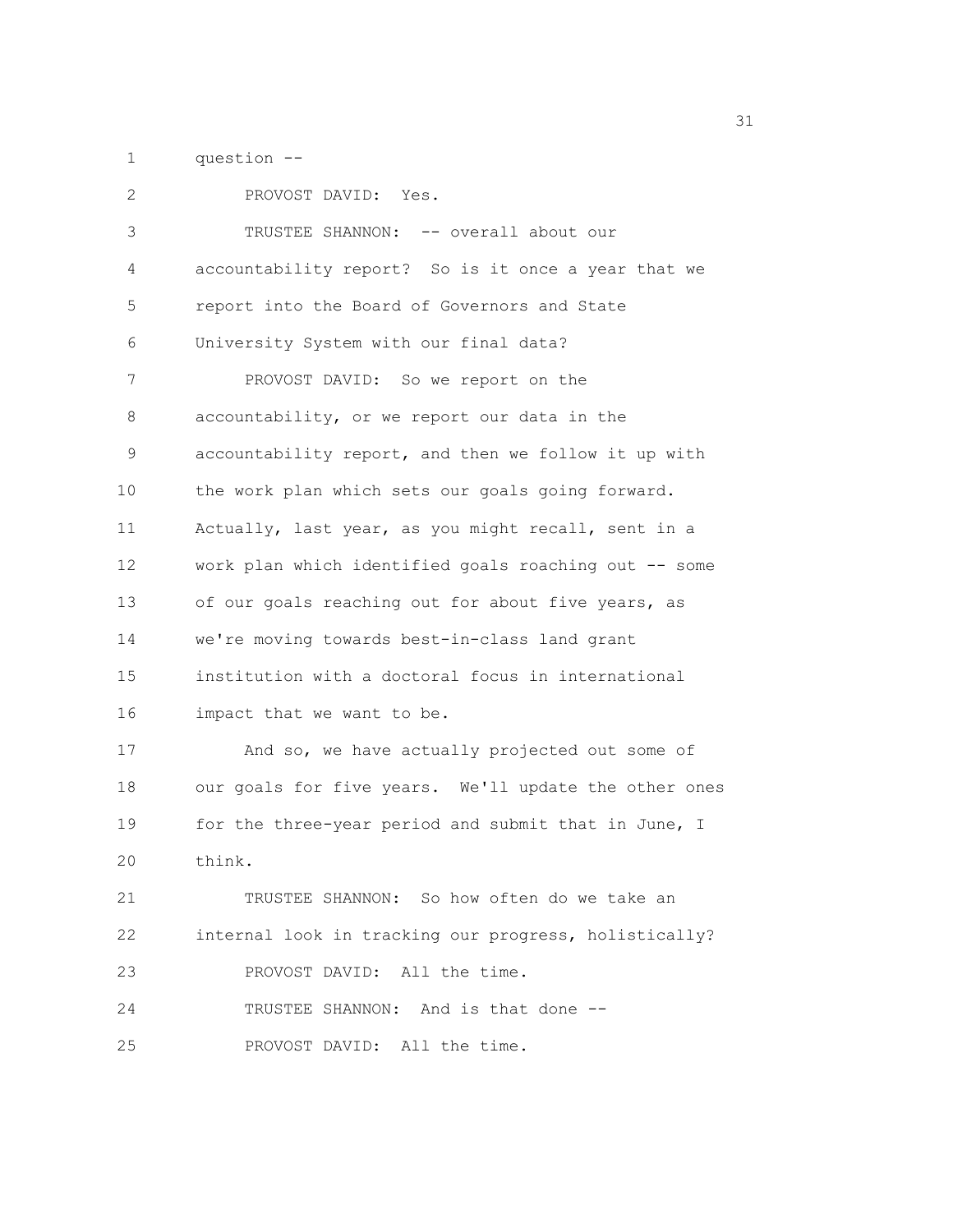1 TRUSTEE SHANNON: I heard that. My question: Is 2 it done holistically with the President and her 3 leadership team? Or are we just doing it individually 4 with respect to whatever department or division owns 5 responsibility for driving that metric? 6 PROVOST DAVID: So I actually own the 7 responsibility for driving just about every metric 8 that I've talked about. And so what I have done 9 periodically is to, with Donald Palm who is our 10 Associate Provost for undergraduate education and 11 student success, and with David Jackson who is our 12 Associate Provost for graduate education, we're 13 tracking things. 14 We actually have, because undergraduate education 15 is a focus of the accountability report; a little less

16 to the same, there aren't necessarily corresponding 17 metrics for graduate education. We're developing 18 metrics for graduate education because we want to make 19 sure we're continuing to emphasize success in that.

20 I asked our Deans to do things, so last fall I 21 asked every student to have a degree audit, which 22 involved all of the Deans. Our Student Success 23 Center, it required people from institutional 24 effectiveness to pull data. It was a campus-wide 25 effort.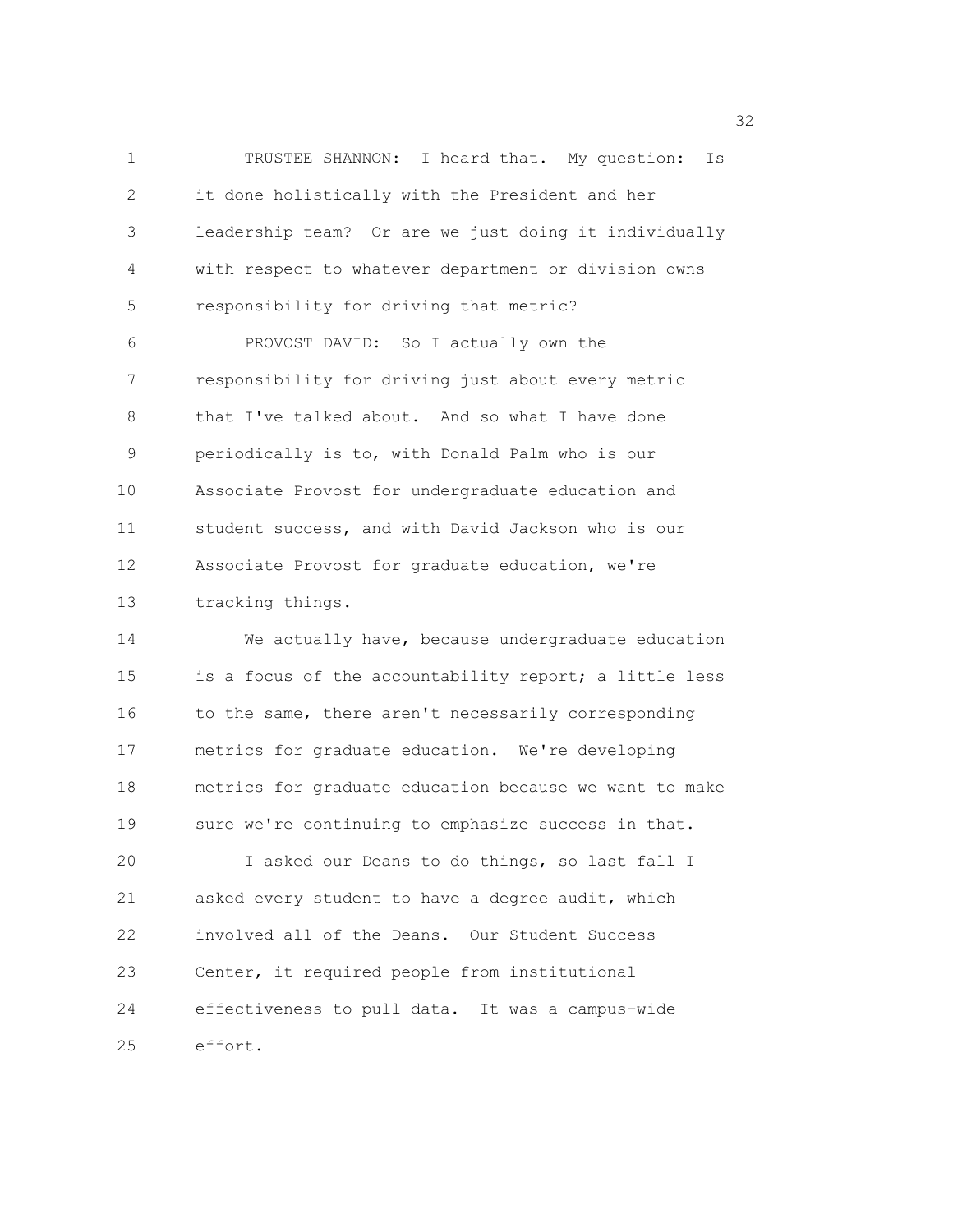1 And I can assure you that the President talks 2 about our performance regularly. We actually came 3 back from holiday break and there was a special 4 meeting to talk about different initiatives, including 5 not only myself but also folks from Student Services 6 and other areas of the campus.

7 So we are always looking at these. We are always 8 looking at them holistically, and hopefully 9 strategically with data in mind so that we are able to 10 make strategic choices that move us forward in an 11 informed way.

12 TRUSTEE CARTER: Trustee Shannon, and obviously 13 I'm the new guy on the block, or one of them anyway, 14 but I've asked our Provost that every time we have an 15 Academic Affairs Meeting, we want to have this front 16 and center so we can track our performance metrics. 17 We don't want to find out the bad news in the press, 18 if there's bad news. In other words, we want to find 19 out on the ongoing manner, because if there's some 20 remedial tweaks we need to do, maybe we can do that in 21 the ongoing process rather than waiting for our 22 final -- when we actually have to submit to the Board 23 of Governors and then find out that way. So I hope 24 that's okay with the members, but I've asked the 25 Provost every meeting we have, make sure that whatever

<u>333</u> and the state of the state of the state of the state of the state of the state of the state of the state of the state of the state of the state of the state of the state of the state of the state of the state of the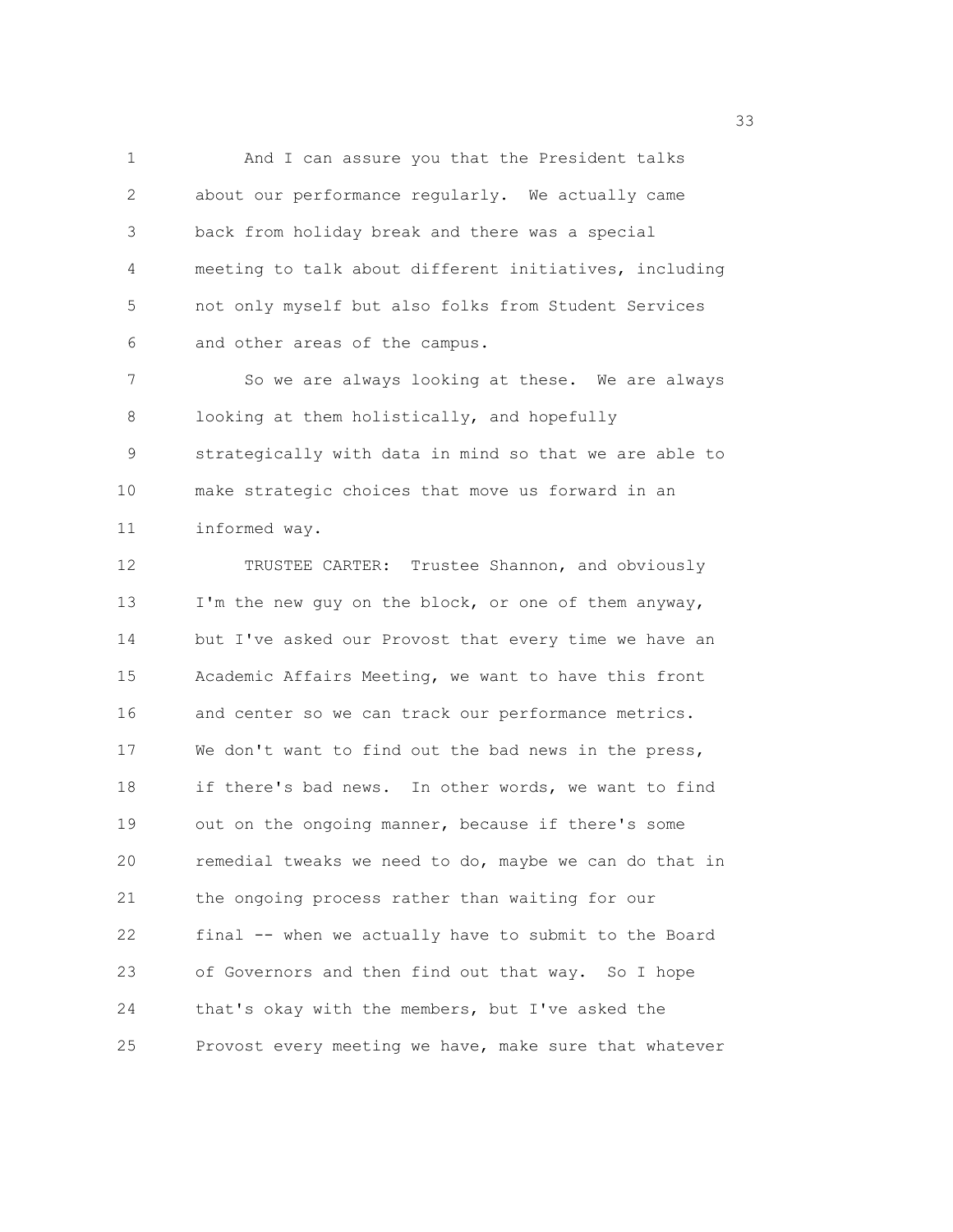34 1 else is on the agenda, this is front and center. 2 TRUSTEE SHANNON: Yeah, I agree definitely. And 3 also, I've seen situations before where if you're 4 looking at just -- you can be monitoring the different 5 pieces individually, but that doesn't help identify or 6 understand where priorities need to be placed in order 7 to drive forward for, you know, better overall 8 results. And so it is good, I think, you're asking 9 for that and that will at least give us one additional 10 level of holistic oversight. 11 TRUSTEE CARTER: Absolutely. 12 PROVOST DAVID: So let me just briefly go through 13 the rest of our slides. I know we've actually gone 14 over our allotted time. 15 A few things we're doing to move FAMU forward. 16 With our available resources, we're investing in STEAM 17 faculty. We have been investing in learning spaces, 18 including new learning labs. We are investing in 19 technology that assists student across the board, so 20 this includes the more holistic advising approach that 21 Trustee Carter was mentioning, degree mapping, 22 scheduling of classes. We're looking at how we can 23 use technology to make us better in all of those

24 areas.

25 We are upgrading our teaching lab spaces, and we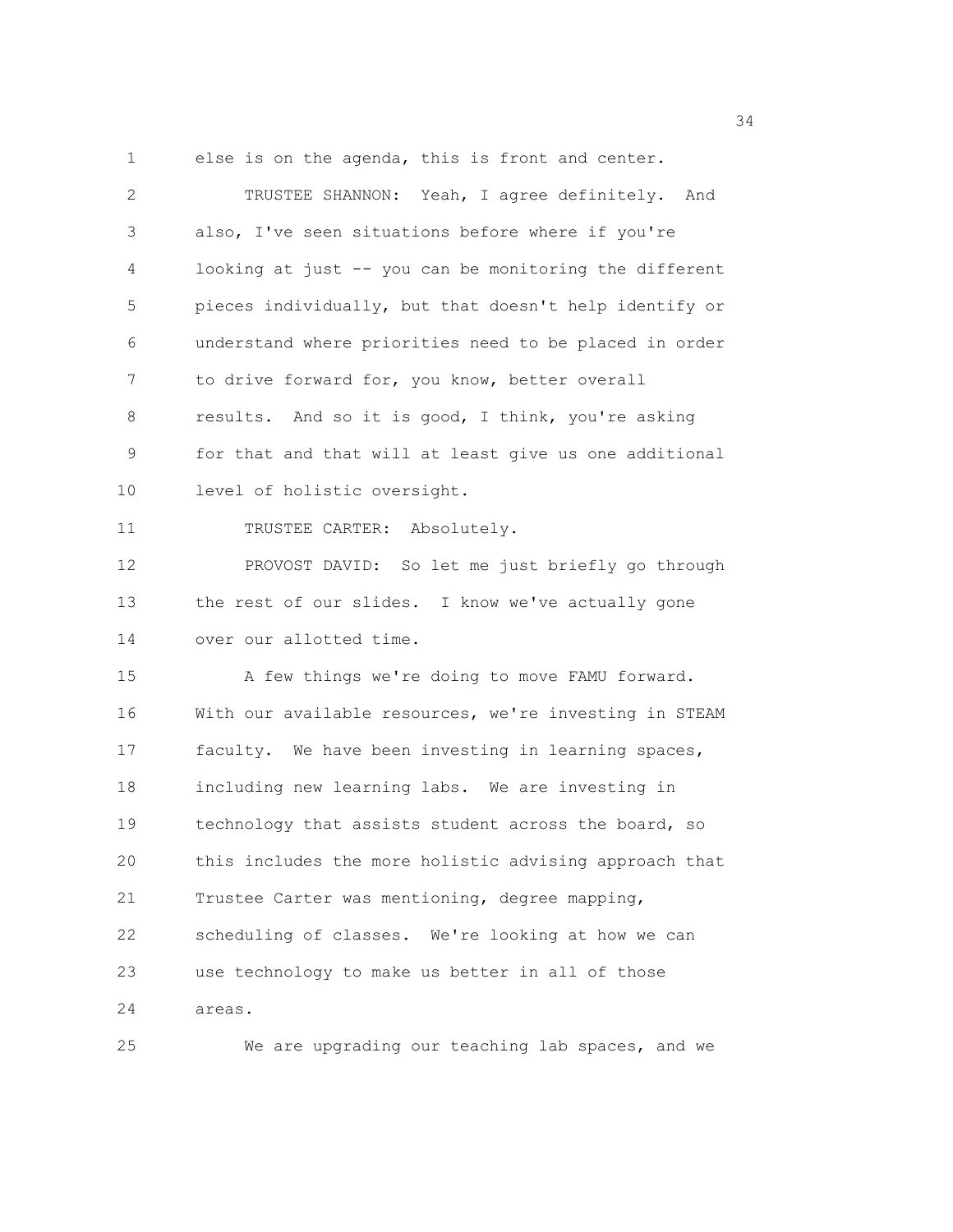1 are supporting student success, not only in academic 2 advising, but also in our counseling programs. So 3 we've invested in more student counselors this past 4 year, because we know that students have needs that 5 are beyond just the academic needs and that those 6 needs can impact how well they perform academically. 7 Moving to the next slide. We are also seeking 8 new resources and the new resources would help us to 9 invest in, support, and revitalize our faculty. We 10 want to continue to invest in and enhance our 11 investment in technology-supported education, 12 including more and high-quality online courses, online 13 textbooks because that is a big impact for our 14 students, and having the resources to pay for 15 textbooks is a barrier for many of them and teaching 16 innovation. 17 We are also looking for additional funds to 18 continue to upgrade lab spaces, smart classrooms 19 and learning labs. We have begun to develop a 20 completion plan for students who have stepped away,

21 and then we are also investing in our infrastructure 22 to support our educational programs and research 23 mission. So this includes some of the capital 24 improvement projects that the President has talked to 25 you about in other settings.

<u>35 September 2005 September 2005 September 2005 September 2005 September 2005 September 2005 September 2005 S</u>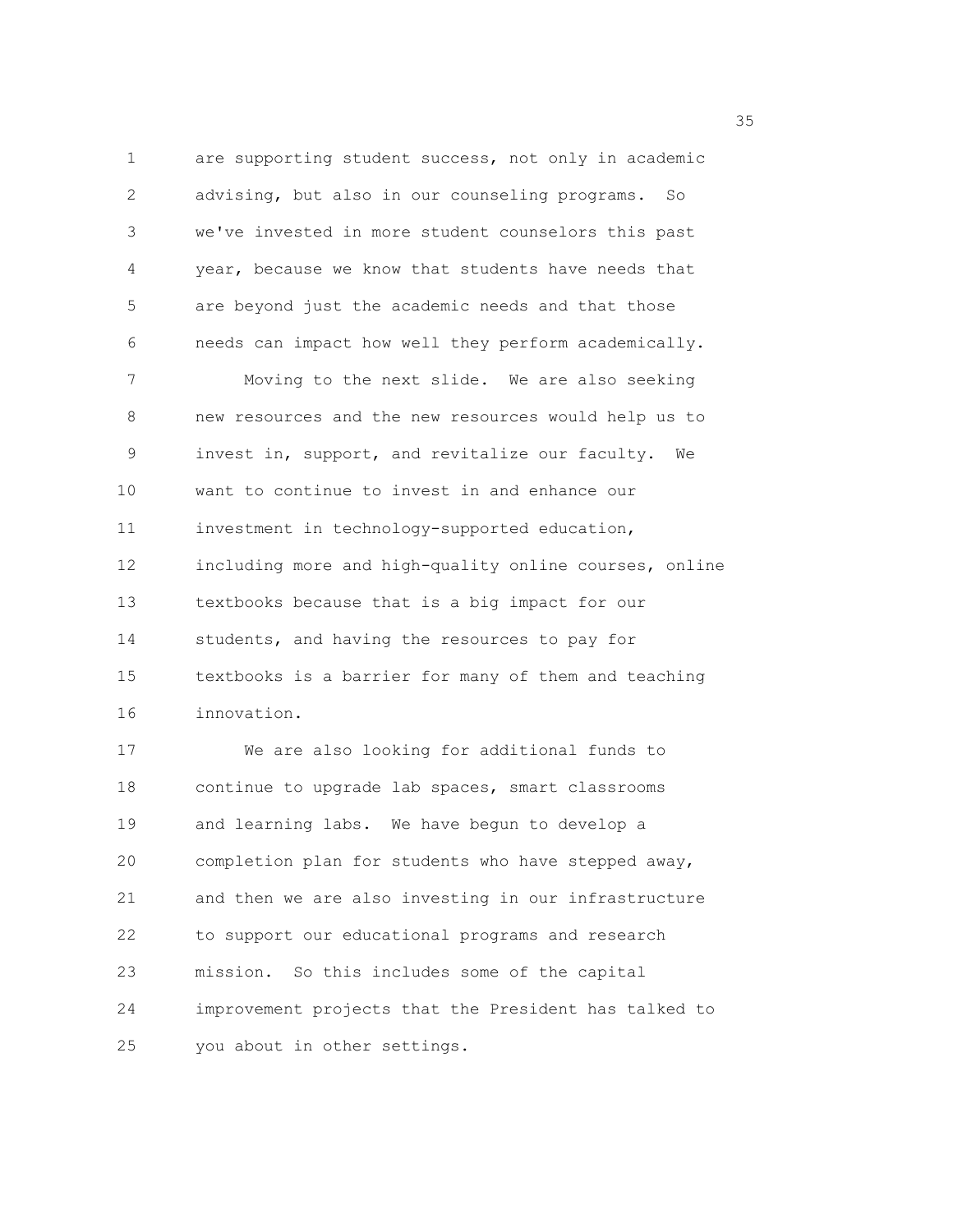1 I just want to tell you about a few trends that 2 also will be of some note. So the next slide, the 3 next two slides, and they're actually the final two 4 slides, they talk about our licensure pass rates which 5 have been something that the Board of Governors has 6 focused on.

7 I will share with you that the nursing trend is 8 down year to year, but this is a lagging data so we 9 already know that our last year's nursing data, 10 nursing licensure pass rates has already rebounded and 11 is indeed actually meeting the state average. Our law 12 school trend is also down in terms of the licensure 13 pass rate. It's a national phenomenon. It also is a 14 state phenomenon. We are still well within the area 15 of where we need to be for accreditation purposes and 16 we are continuing the strategies and improving the 17 strategies in order to move forward on the licensure 18 pass rates for the Bar exam.

19 And on the final slide, we see some of our 20 positive trends. So our pharmacy trend is up from 85 21 percent to 89 percent. They're continuing to use an 22 active preparation curriculum and also partnering with 23 external contractors to help provide support.

24 Our physical therapy trend is up from 46 to 58 25 percent. I would encourage you to keep in mind that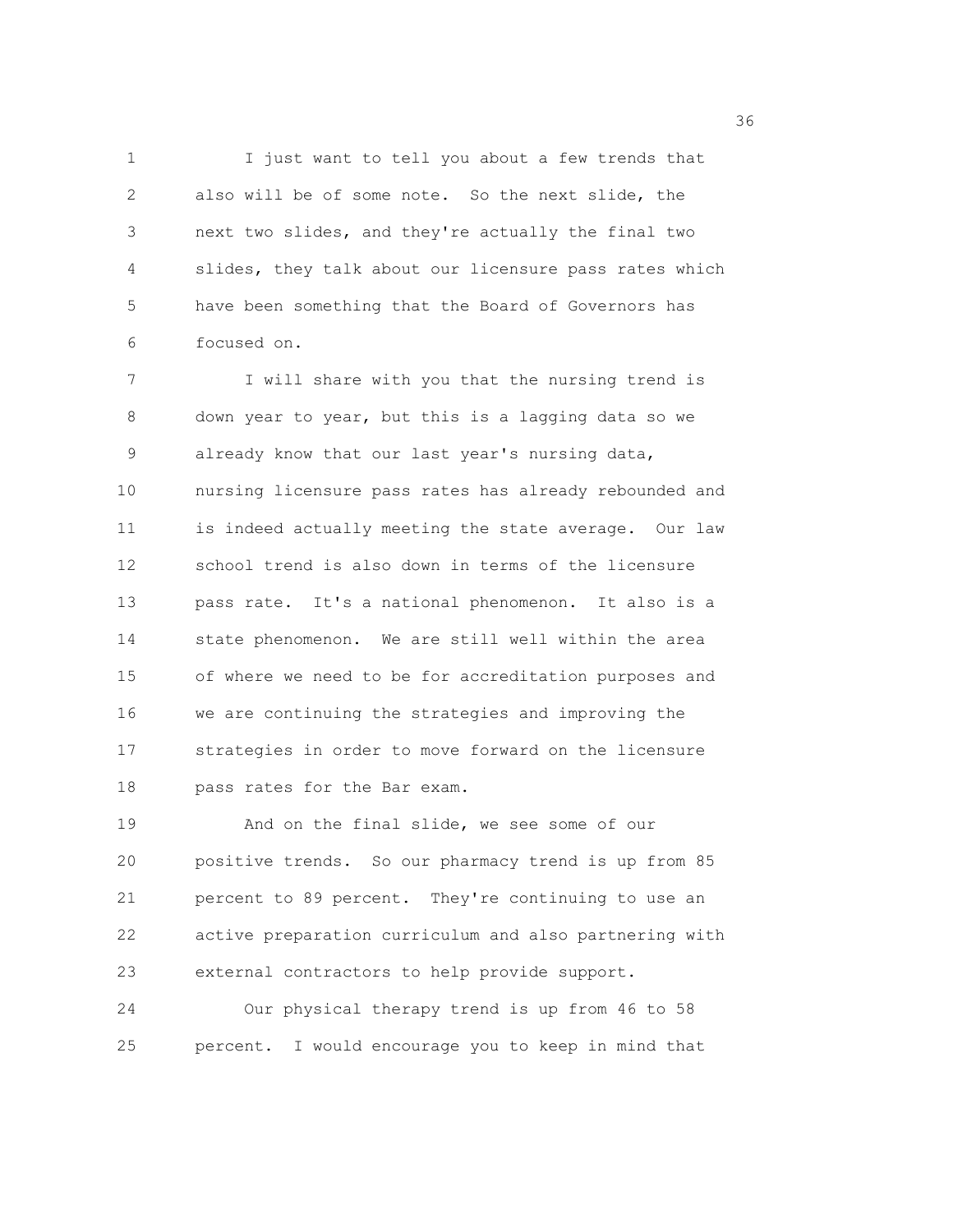1 physical therapy is part of our Allied Health college, 2 which about two or three years ago went through a 3 restructuring and they're seeing the improvement based 4 on that restructuring and their trend for last year is 5 a continuing improvement as well.

6 Occupational therapy is steady at 92 percent, I 7 believe. That's actually not going to be tracked by 8 the State University System any longer because of 9 changes in the way the national organization is 10 reporting it. But we're happy to share with you that 11 the trend there is steady and in excellence range.

12 And cardiopulmonary continues to be in the 13 excellence range with 100 percent. That is not 14 tracked by the Board of Governors, but you know, 15 that's one of our gem areas. Our students as I said, 16 they did 100 percent passage on the licensure exam, 17 and those are one of the areas where our students are 18 typically employed in Florida and typically employed 19 before they graduate. So we're really proud of that 20 and I wanted to make sure I ended with that as a high 21 note.

22 And that ends my presentation. The actual action 23 item is identified, and I don't think I have to read 24 it all, because some of this was included in a slide, 25 and it's basically asking you to approve our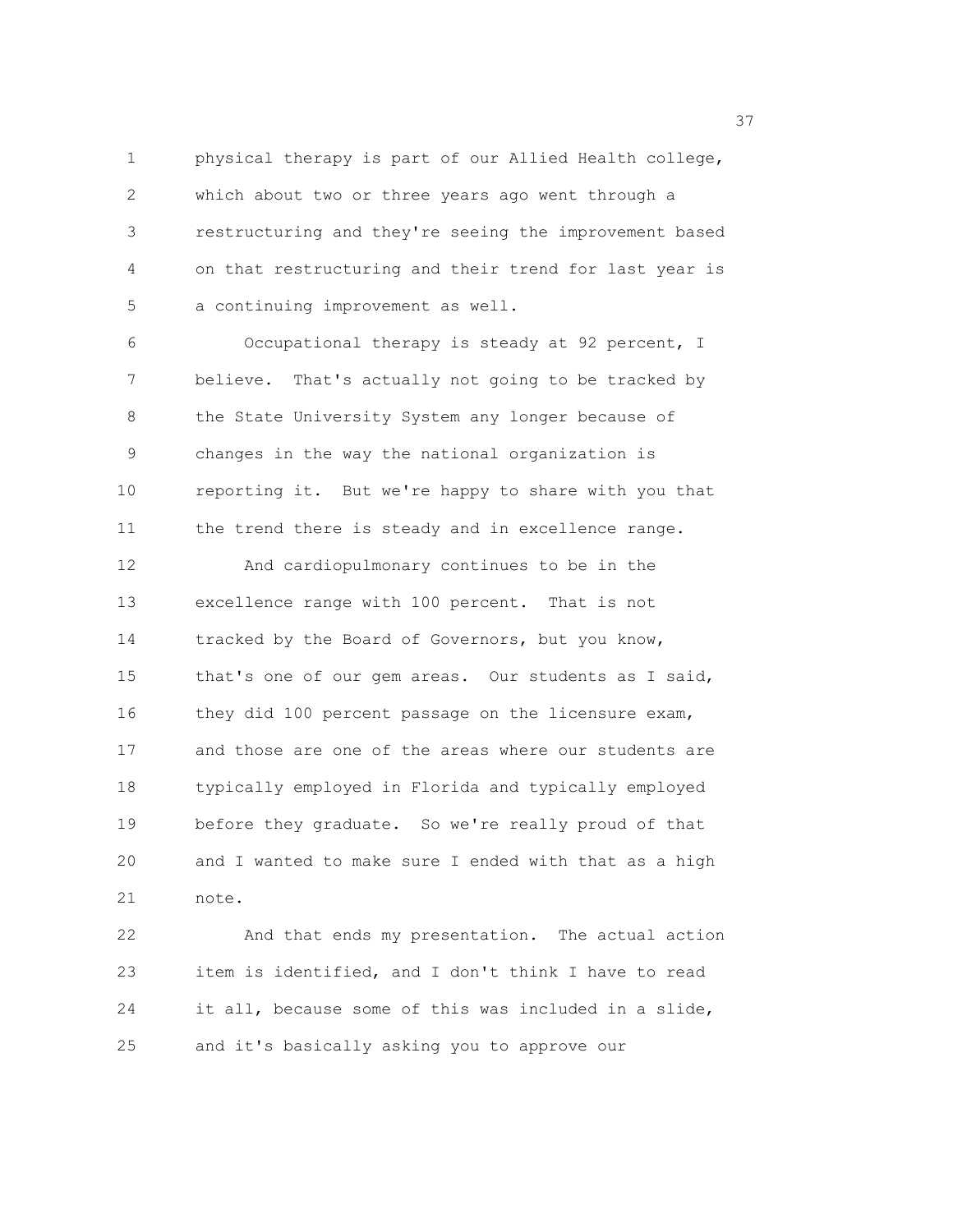- 1 accountability report for the 2014/2015 reporting
- 2 cycle.

| 3  | TRUSTEE CARTER: Are there any questions?             |
|----|------------------------------------------------------|
| 4  | TRUSTEE SHANNON: None from me.                       |
| 5  | TRUSTEE CARTER: Trustee Dortch?                      |
| 6  | TRUSTEE DORTCH: No, I'm fine.                        |
| 7  | TRUSTEE CARTER: If there are no questions, may I     |
| 8  | have a notion recommend approval of the annual       |
| 9  | accountability report?                               |
| 10 | TRUSTEE SHANNON: So moved.                           |
| 11 | TRUSTEE DORTCH: Second.                              |
| 12 | TRUSTEE CARTER: Moved and properly second.           |
| 13 | Are you ready for the question.                      |
| 14 | TRUSTEE DORTCH: Question.                            |
| 15 | TRUSTEE CARTER: Let it be known by the sign aye?     |
| 16 | (All answer affirmatively.)                          |
| 17 | TRUSTEE CARTER: All opposed, like sign.              |
| 18 | Thank you very much for your time. This is all       |
| 19 | we have on our agenda for the day. I appreciate you, |
| 20 | Trustee Shannon, out there in California. So is it   |
| 21 | two hours away or three hours away?                  |
| 22 | TRUSTEE SHANNON: Three hours.                        |
| 23 | TRUSTEE CARTER: So sorry, but thank you so much.     |
| 24 | TRUSTEE SHANNON: All right.                          |
| 25 | Thank you so much, everyone.<br>TRUSTEE CARTER:      |